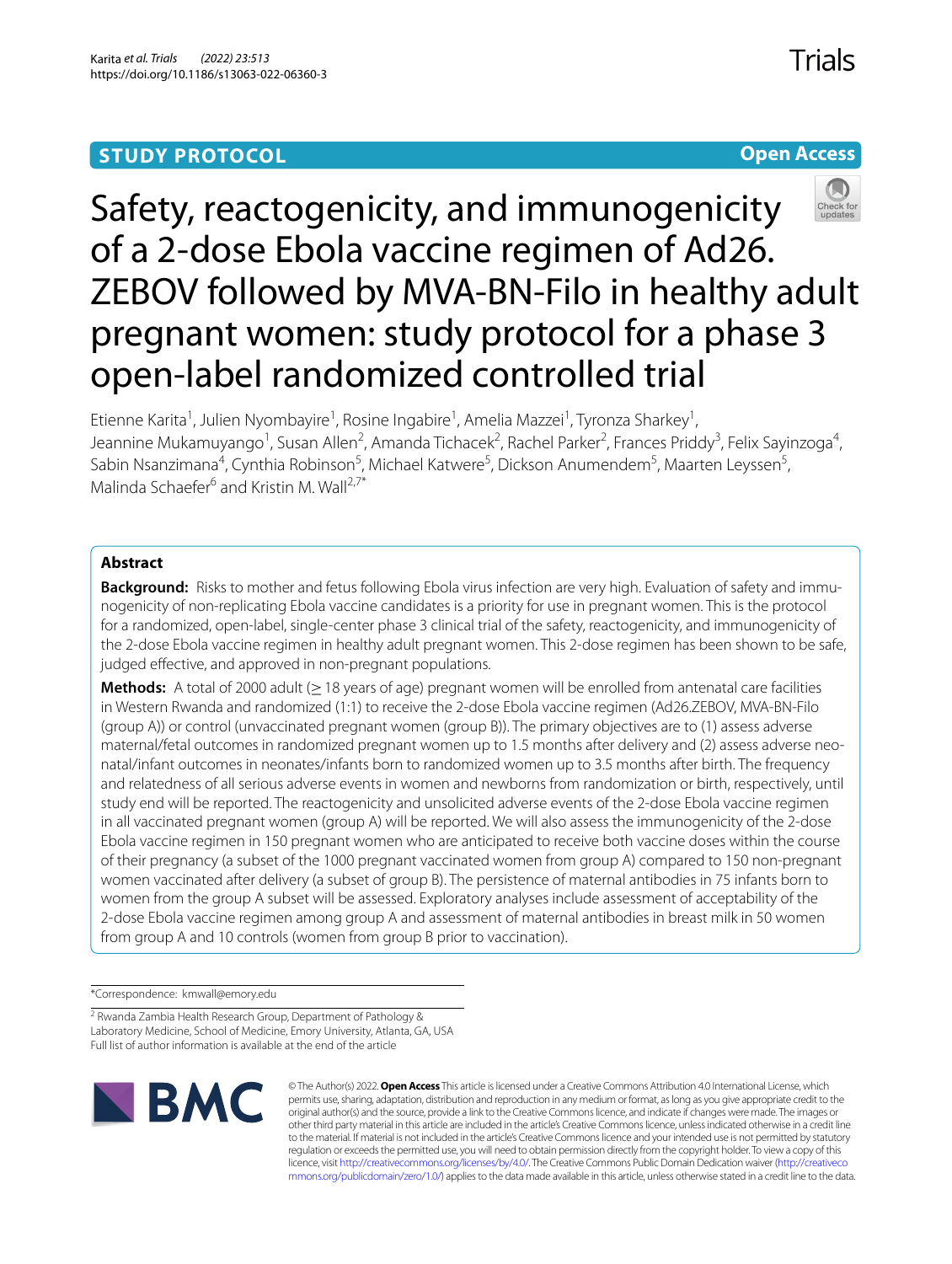**Discussion:** This study is intended to support a label variation to relax restrictions on use in pregnant women, a vulnerable population with high medical need.

**Trial registration:** Clinicaltrials.gov [NCT04556526.](https://clinicaltrials.gov/ct2/show/NCT04556526) September 21, 2020.

**Keywords:** Ebola virus, Vaccine safety, Reactogenicity, Immunogenicity, Pregnancy

#### **Introduction**

#### **Background and rationale {6a}**

Ebola viruses spread in the human population through human-to-human transmission via direct contact (broken skin or mucous membranes) with blood, secretions, organs or other bodily fuids of infected persons, and with surfaces and materials (e.g., bedding and clothing) contaminated with these fuids. Ebola virus disease (EVD) has a mortality rate ranging from 40 to 90% according to the World Health Organization (WHO) [\[1](#page-21-0)].

The risks to mother and fetus following EVD infection during pregnancy are very high [\[2](#page-21-1)]. Prior to the 2013– 2016 EVD epidemic, the case fatality rate for pregnant women was 89% (88/99) [[3](#page-21-2)]. In the 2013–2016 epidemic, the case fatality rate was 53% (49/92). Pregnant women who survived EVD almost always lost their pregnancy, and survival among infants born to mothers with EVD is low [[4\]](#page-21-3). Finally, infected mothers are a risk for infection of health care providers and other birth attendants.

Recently, a vaccine (Ervebo, Merck) was licensed for protection against EVD and this vaccine was used under an expanded access program during the EVD outbreak in Democratic Republic of Congo (DRC) that ended in 2020, including in pregnant women. Because Ervebo is a live replicating vaccine, there are some concerns with using it in pregnant women and therefore the WHO Strategic Advisory Group of Experts (SAGE) working group recommended in October 2018 "…, the development of non-replicating Ebola vaccine candidates should proceed with priority, as they represent fewer safety concerns for use in pregnancy" [\[5](#page-21-4)].

Janssen has developed a 2-dose heterologous Ebola vaccine regimen consisting of 1 dose of Ad26.ZEBOV vaccine, followed by 1 dose of MVA-BN-Filo vaccine 8 weeks later, for active immunization for prevention of disease caused by Ebola virus (Zaire ebolavirus species) which is approved for individuals  $\geq 1$  year of age. Both Ad26.ZEBOV and MVA-BN-Filo are replication-incompetent vectored vaccines [[6\]](#page-21-5).

On 27 September 2019, the Rwanda FDA granted the Janssen Ebola vaccine conditional approval under exceptional emergency circumstances to facilitate a large vaccination campaign (Umurinzi) that started on 8 December 2019 and aims to vaccinate up to 200,000 non-pregnant Rwandans aged 2 years and older in the Western districts bordering with DRC. As of 14 September 2021, at least 200,000 people have received both doses.

#### *Clinical efficacy/safety studies in non-pregnant populations*

The safety, reactogenicity, and immunogenicity of the Ad26.ZEBOV and MVA-BN-Filo vaccines have been/ are being evaluated in completed and ongoing clinical studies in adults and children $\geq$ 1 year of age. Janssen's current clinical development plan contains 4 completed phase 1 studies (EBL1001 [\[7](#page-21-6)] EBL1002 [[8\]](#page-21-7), EBL1003 [\[9](#page-21-8)], EBL1004 [\[10](#page-21-9), [11\]](#page-21-10)), 1 completed phase 2 study (EBL2001) (manuscript under review), 2 completed phase 3 studies (EBL3002 and 3003) (manuscript in preparation), 3 completed phase 2/3 studies (EBL2002, EBL2003, EBL3001), and an ongoing phase 2/3 study that has completed dosing and is in the follow-up phase (EBL4001) (manuscript under review). Unblinded safety data from 2390 adults from studies (EBL1001, EBL1002, EBL1003, EBL1004, EBL2001, EBL2002, EBL3001, EBL3002, EBL3003, and FLV1001), including 1814 healthy and 118 HIV + adults dosed with Ad26.ZEBOV, MVA-BN-Filo [*N*=1932], and 434 healthy and  $24$  HIV + adults dosed with control [placebo or active control, *N*=458] is summarized. Overall, the safety profle consists of mild to moderate AEs of short duration with no sequelae, confrming results of the phase 1 studies. No safety signals were identified. The frequency of grade 3 pyrexia ( $\geq$  39.0 °C) was < 1% following vaccination, and the incidence of any febrile response was<7.5% in any group. SAEs were reported in 54 participants (2.8%) vaccinated with the active vaccine regimen and in 11 participants (2.4%) vaccinated with control.

The immunogenicity of the Ad26.ZEBOV, MVA-BN-Filo vaccine regimens was also confrmed in phase 2 and 3 studies. Because the 2013–2016 Ebola outbreak subsided before clinical efficacy data could be generated, it was agreed with regulators (the European Medicines Agency [EMA] and the United States Food and Drug Administration [FDA]) to infer the protective efect of the vaccine from immunobridging studies [\[12](#page-21-11)]. Data from 5 clinical studies conducted in Europe, the USA, and Africa in 764 adults 18 to 50 years of age who had received the 2-dose regimen at the 8-week interval were used in this analysis. Based on this analysis, the Ad26. ZEBOV, MVA-BN-Filo vaccine regimen can be anticipated to have a protective efect against EVD in humans.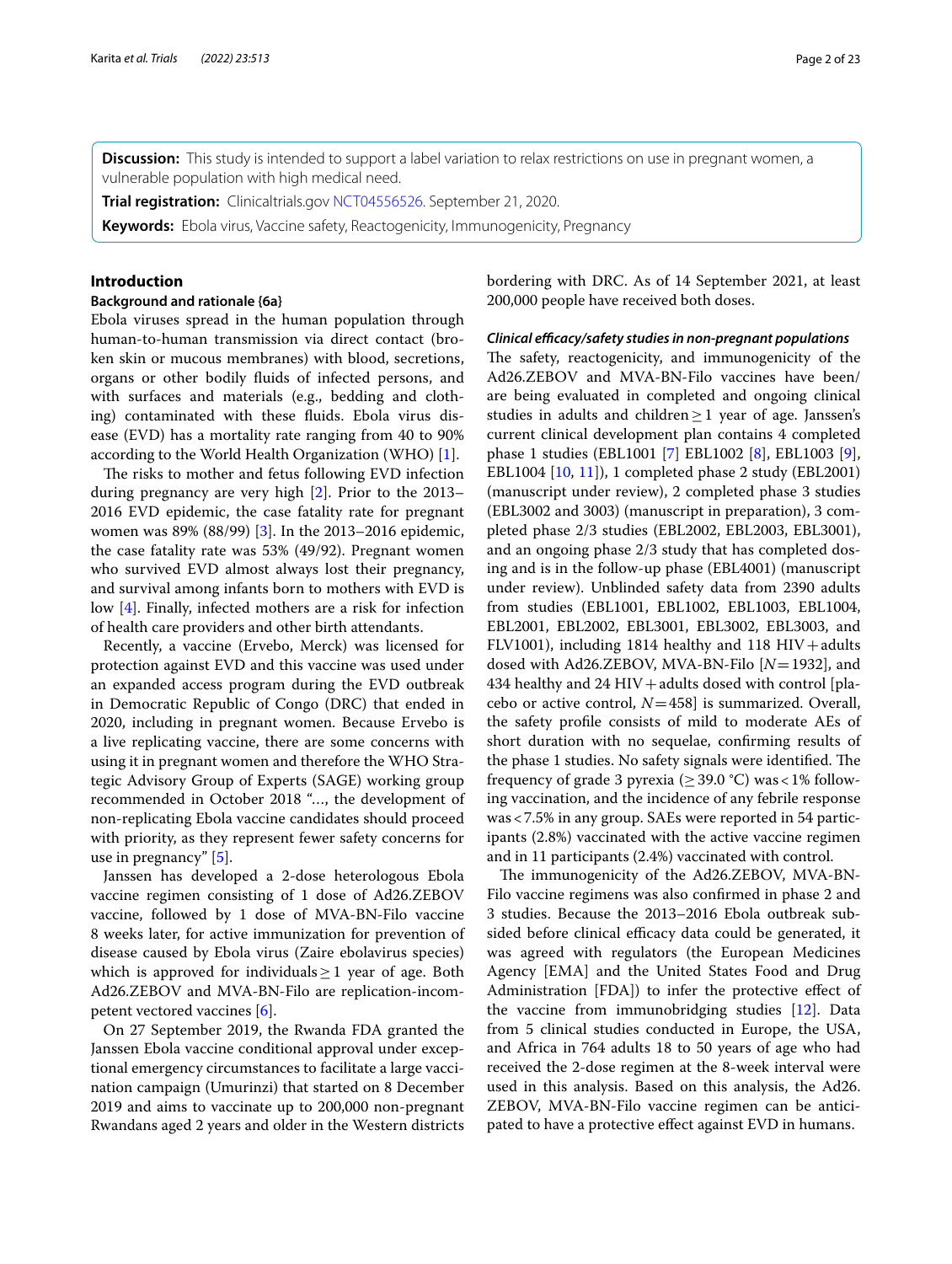#### *Pre‑clinical safety data in pregnancy*

A pre-clinical study with Ad26.ZEBOV, MVA-BN-Filo regimens (TOX11212) conducted in young adult New Zealand White rabbits was conducted to determine maternal and developmental toxicity following maternal exposure to the vaccine regimens. The Ad26.ZEBOV and MVA-BN-Filo regimens did not induce maternal or developmental toxicity following maternal exposure during the premating and gestation period. The vaccine regimen elicited detectable EBOV GP-specifc maternal antibody titers that were transferred to the fetuses.

#### *Vaccination during pregnancy*

Pregnancy was an exclusion criterion for the past clinical trials in this program. A mandatory pregnancy test was performed before each vaccination and a commitment to use adequate contraception was requested from all females of childbearing potential. A minimal number of inadvertent pregnancies occurring during clinical trials with the Ebola candidate vaccines Ad26.ZEBOV, Ad26. Filo, and MVA-BN-Filo have been followed to term.

The most recent aggregate review of pregnancy exposure data was performed in August 2019. This analysis of the current experience with pregnancies after exposure to the Ebola candidate vaccines (Ad26.ZEBOV, Ad26. Filo, MVA-BN-Filo) in female study participants or partners of male study participants did not reveal a safety concern.

Serious complications/SAEs during pregnancy were reported in 24 out of a total of 79 pregnancies, i.e., in 20 women study participants and in 4 women partners of male study participants. None of these serious complications/SAEs were considered causally associated with the study vaccines by investigators and/or the company. No apparent concerning pattern of AEs is emerging from this review. No congenital malformations were reported to date to the company in fetuses or newborns. Spontaneous abortion was the most commonly observed SAE (11 out of 79 pregnancies) with an incidence of 13.9%, which is within the range of expected spontaneous abortion rates during the frst trimester of gestation even when considering that spontaneous abortion incidences vary signifcantly depending on geographical areas and individual risk factors (e.g., age, previous abortions)  $[13-16]$  $[13-16]$ .

#### *Beneft‑risk assessment related to study participation*

Data from the minimal number of inadvertent pregnancies discussed above is insufficient to establish vaccine safety in pregnant women or neonates or immunogenicity in pregnant women, and the theoretical risk of the vaccine administered on the safety of mother and infant is unknown. However, it is expected that no concerning safety signal will occur for mothers or neonates given that (1) both Ad26.ZEBOV and MVA-BN-Filo are non-replicating vaccines and are not expected to be transferred trans-placentally to infect the fetus after intramuscular (IM) vaccination; (2) their limited biodistribution has been confrmed in animal studies; (3) a pivotal combined embryofetal and pre-and postnatal developmental study in rabbits did not indicate a risk of vaccination to the fetus; and (4) limited available data on inadvertent exposure to the vaccines during pregnancy also did not raise any safety concern, including for vaccinations delivered during the frst trimester.

The immune response of pregnant women has not been extensively studied by trimester. Despite a trend toward lower immune responses in the frst trimester and 6 weeks post-partum, Sperling et al. [\[17](#page-22-2)] did not fnd evidence that timing of vaccination signifcantly altered immune response to a monovalent H1N1 vaccine administered to 239 women during pregnancy or postpartum. Post vaccination anti-EBOV GP antibodies peak about 21 days post dose 2 and persist, with some waning, over a 1–2-year period. Fetuses/embryos in women vaccinated during earlier trimesters may be exposed to maternal antibodies for longer periods allowing more robust transfer of maternal antibodies trans-placentally. However, trans-placental antibody transfer generally gradually increases as pregnancy progresses [[18,](#page-22-3) [19](#page-22-4)], and immunization of pregnant women is generally recommended in the second or third trimester to maximize the potential of passive transfer of maternal antibodies to the fetus. IgG transfer from the mother to the fetus can occur starting from gestational week 13 (end of the frst trimester), although the majority of IgG transfer occurs during the third trimester. Additional forms of passive immune transfer occur postnatally and involve vaccine-induced IgA, IgG, and IgM being secreted into the colostrum and breast milk. There is evidence that maternal vaccination can inhibit neonatal humoral immune response to vaccination. However, this interference mainly impacts primary immunization and not subsequent booster immunizations. These topics are reviewed in Faucette et al. [[20](#page-22-5)].

Based on the available data and proposed safety measures, the overall beneft/risk assessment for this clinical study is considered acceptable for the following reasons: (1) to date, safety data from the studies in the clinical development program revealed no safety issues of concern. Further experience from Ad26.ZEBOV or MVA-BN-Filo will be gained from currently ongoing clinical studies; (2) the selection criteria include adequate provisions to minimize the risk and protect the well-being of participants and their fetuses/neonates/infants in the study; (3) safety will be closely monitored throughout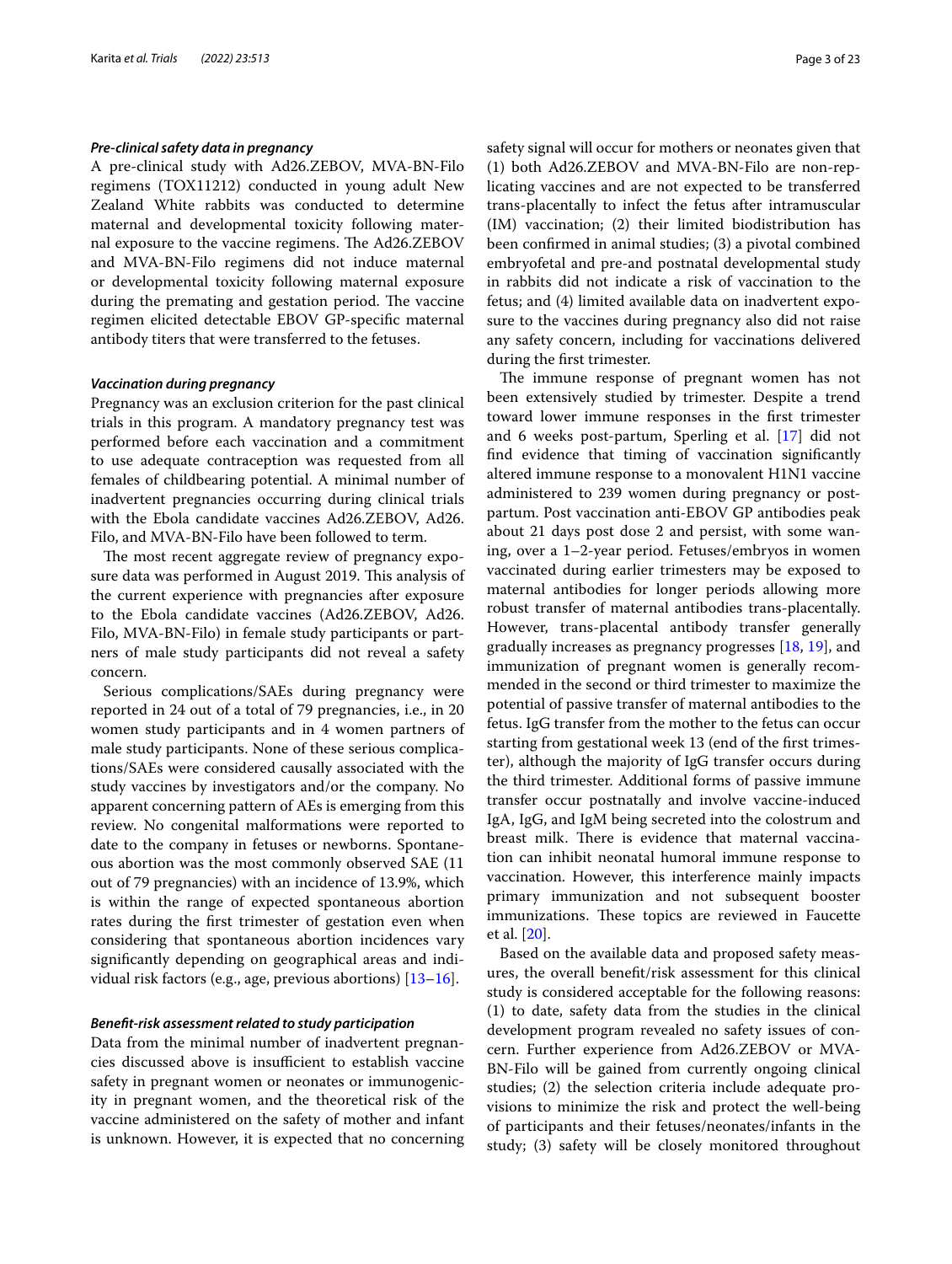the study; (4) several safety measures are included in this protocol to minimize the potential risk to participants. In addition to the potential protection against Ebola from the vaccine, participants and their newborns may beneft from close medical follow-up, including clinical testing and physical examination, during pregnancy, at delivery, up to 6 weeks post pregnancy and 14 weeks of age for infants. Others may beneft from the knowledge that they may aid in the development of an EVD vaccine.

### **Objectives {7}**

The objective of the proposed study is to evaluate the safety, reactogenicity and immunogenicity of a 2-dose Ebola vaccine regimen of Ad26.ZEBOV followed by MVA-BN-Filo in healthy pregnant women. No formal statistical hypothesis is to be tested. The study is designed to provide descriptive information regarding the rates of adverse maternal/fetal and neonatal/infant outcomes after administration of the 2-dose Ebola vaccine regimen (Ad26.ZEBOV, MVA-BN-Filo) during pregnancy. This study is intended to support a label variation of the relevant sections of the prescribing information, to relax restrictions on use in pregnant women, a vulnerable population with high unmet medical need.

#### **Trial design {8}**

This is a randomized, open-label, single center phase 3 clinical trial of the safety, reactogenicity, and immunogenicity of the 2-dose Ebola vaccine regimen of Ad26. ZEBOV followed by MVA-BN-Filo in healthy adult pregnant women.

# **Methods: participants, interventions, and outcomes**

#### **Study setting {9}**

The study will be conducted at the government-run Gisenyi District Hospital in Rubavu, Rwanda, and the Gihundwe District Hospital in Rusizi, Rwanda. These District Hospitals are in the Western Province of Rwanda that borders the DRC and are the areas of Rwanda at highest risk of EVD. This is the same location as the Umurinzi campaign.

# **Eligibility criteria {10}** *Inclusion criteria*

- 1. Female (according to their reproductive organs and functions assigned by chromosomal complement)
- 2. 18 years of age or older at the time of written informed consent
- 3. Healthy on the basis of physical examination, medical history, obstetric history, and vital signs performed at screening
- 4. Healthy on the basis of clinical laboratory tests performed at screening. If the results of the laboratory screening tests are outside the normal local reference ranges, the participant may be included only if the investigator judges the abnormalities or deviations from normal to be not clinically signifcant or to be appropriate and reasonable for the population under study. This determination must be recorded in the participant's source documents and initialed by the investigator. Trace protein in the urine is acceptable if the blood pressure is also normal. Participants must have screening laboratory tests results within the following parameters:
	-
	- a. Hemoglobin  $\geq$  7.0 g/dL<br>b. White blood cells  $\geq$  3.4 b. White blood cells  $\geq 3.4 \times 10^3$  cells/ $\mu$ L
	- c. Neutrophils  $\geq 1.1 \times 10^9$  cells/L
	- d. Lymphocytes  $\geq 1.21 \times 10^9$  cells/L
	- e. Platelets  $\geq 156 \times 10^3$  cells/ $\mu$ L
	- f. Serum creatinine  $\leq$  129  $\mu$ mol/L
	- g. Aspartate aminotransferase (AST) within 1.5 times the upper limit of normal range for the laboratory conducting the test
	- h. Alanine aminotransferase (ALT) within 1.5 times the upper limit of normal range for the laboratory conducting the test
	- i. Total bilirubin  $\leq 25$   $\mu$ mol/L
	- j. Urine protein  $< 1 +$  by dipstick
	- k. Urine blood  $\leq$  1+by dipstick, without evidence of bacteriuria on microscopy
- 5. Confrmed singleton pregnancy by positive urine HCG and ultrasound at time of screening and informed consent and reconfrmed pregnancy via ultrasound at randomization/day 1. Ultrasound not required on randomization/day 1 if  $\leq$  10 days have elapsed since screening ultrasound and ultrasound is not indicated for other reasons
- 6. Capable and willing to give informed consent (signed or thumbprint) which includes compliance with the requirements and restrictions listed in the ICF and in this protocol and is willing to give consent for the infant to participate in the study
- 7. Each potential participant must pass the AOU indicating that she understands the purpose, procedures and potential risks and benefts of the study, after reading the informed consent and after the investigator or designee has provided detailed information on the study and has answered the potential participant's questions. Each participant must subsequently sign the ICF, indicating that she is willing to participate in the study
- 8. Residing within catchment area of the study site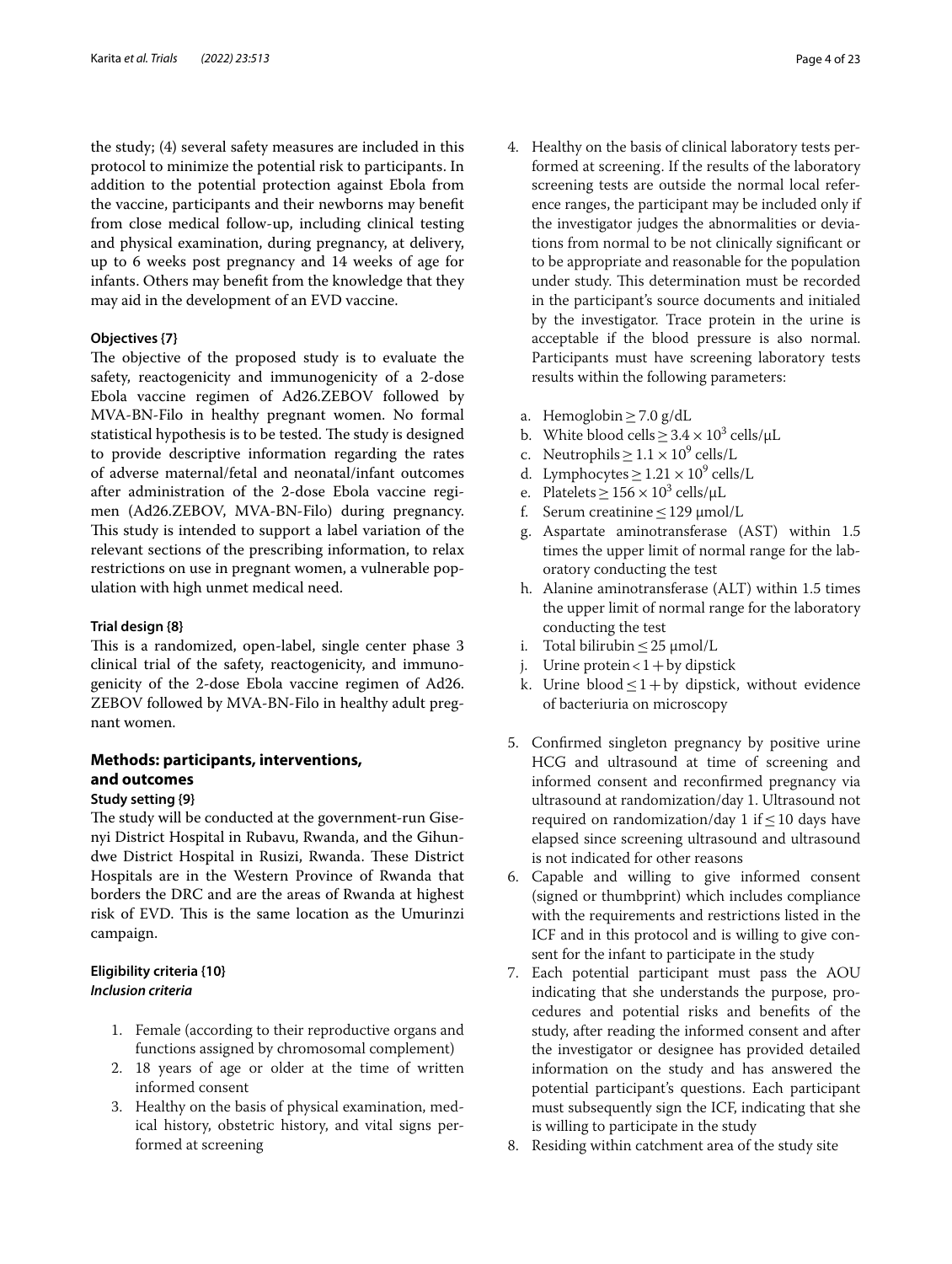- 9. Able and willing to participate for the duration of the study visits and follow-up
- 10. Willing and able to comply with the protocol requirements
- 11. Willing to receive standard prenatal care and planning to deliver at a study District Hospital
- 12. Willing to provide verifable identifcation, have a photo taken, and iris scan at study entry and follow-up visits
- 13. Evidence of normal progress of gestation prior to randomization (day 1) based on obstetric evaluation (including obstetric history, obstetric examination and fetal ultrasound)
- 14. If randomized to group B, must have negative urine pregnancy test immediately prior to each study vaccine administration

#### *Exclusion criteria*

- 1. History of EVD (self-declared or laboratory confrmed)
- 2. Has received any candidate Ebola vaccine (except for women found to be pregnant in the Umurinzi study after they receive their frst vaccine dose, who are eligible for enrollment into a non-randomized group under this protocol)
- 3. Has received any experimental candidate Ad26 or MVA-based vaccine in the past. Receipt of any approved vaccinia/smallpox vaccine or Ad-based candidate vaccine other than Ad26 at any time prior to study entry is allowed
- 4. Known allergy or history of anaphylaxis or other serious adverse reactions to vaccines or vaccine products (including any of the constituents of the study vaccines [e.g., polysorbate 80, ethylenediaminetetraacetic acid (EDTA) or L-histidine for Ad26. ZEBOV vaccine; tris (hydroxymethyl)-amino methane (THAM) for MVA-BN-Filo vaccine]), including known allergy to egg, egg products, chicken proteins, and aminoglycosides
- 5. Participant with acute illness (this does not include minor illnesses such as diarrhea or mild upper respiratory tract infection) or body temperature≥38.0 °C on day 1 will be excluded from enrollment at that time but may be rescheduled for enrollment at a later date
- 6. Presence of signifcant conditions (e.g., history of seizure disorders, (auto)immune disease or defciency, any spleen disease, active malignancy, ongoing tuberculosis treatment, other systemic infections) or clinically signifcant fndings during screening of medical history, obstetric history, phys-

ical examination, vital signs or laboratory testing for which, in the opinion of the investigator, participation would not be in the best interest of the participant (e.g., compromise the safety or well-being) or that could prevent, limit, or confound the protocolspecifed assessments. Participant who have recently received treatment for acute, uncomplicated malaria are eligible for participation if at least 3 days have elapsed from the conclusion of a standard, recommended course of therapy for malaria; subjects who are acutely ill with malaria at the time of screening should complete therapy and wait an additional 3 days after completion before screening for the study. Subjects with sickle cell trait can be included

- 7. During the 6 weeks prior to screening, have had ANY of (a) confrmed SARS-CoV-2 (COVID-19) infection (test positive), OR (b) suspected SARS-CoV-2 infection (clinical features without documented test results), OR (c) close contact with a person with known or suspected SARS-CoV-2 infection
- 8. History of or underlying liver or renal insufficiency, or signifcant cardiac, vascular, pulmonary (e.g., persistent asthma), gastrointestinal, endocrine, neurologic, hematologic, rheumatologic, psychiatric, or metabolic disturbances
- 9. History of hepatitis B surface antigen (HBsAg) or hepatitis C antibody (anti-HCV) positive, or other clinically active liver disease, or tests positive for HBsAg or anti-HCV at screening
- 10. HIV-infected but not on stable antiretroviral therapy, defned as adherent to ART regimen for≥6 weeks prior to enrolment. HIV-infected subjects on stable ART may be enrolled
- 11. Obstetric history including:
	- $a \geq 2$  consecutive spontaneous abortions
	- b History of pre-eclampsia or eclampsia
	- c Rhesus negative multigravida
	- d Grand multigravida (>5 previous pregnancies)
	- e Previous late still birth (defned as loss of pregnancy at any time after 28weeks gestation)
	- f Previous low birth weight baby or premature delivery (defned as a delivery before 37weeks gestation)
	- g Previous neonatal death (defned as death of an infant within the frst 28days of life)
	- h Previous delivery of an infant with a known or suspected genetic or chromosomal abnormality
	- i History of other signifcant pregnancy-related or neonatal complications judged likely to afect the safety of the mother or infant or to signifcantly compromise the endpoint data collected. Previous cesarean section is not an exclusion criterion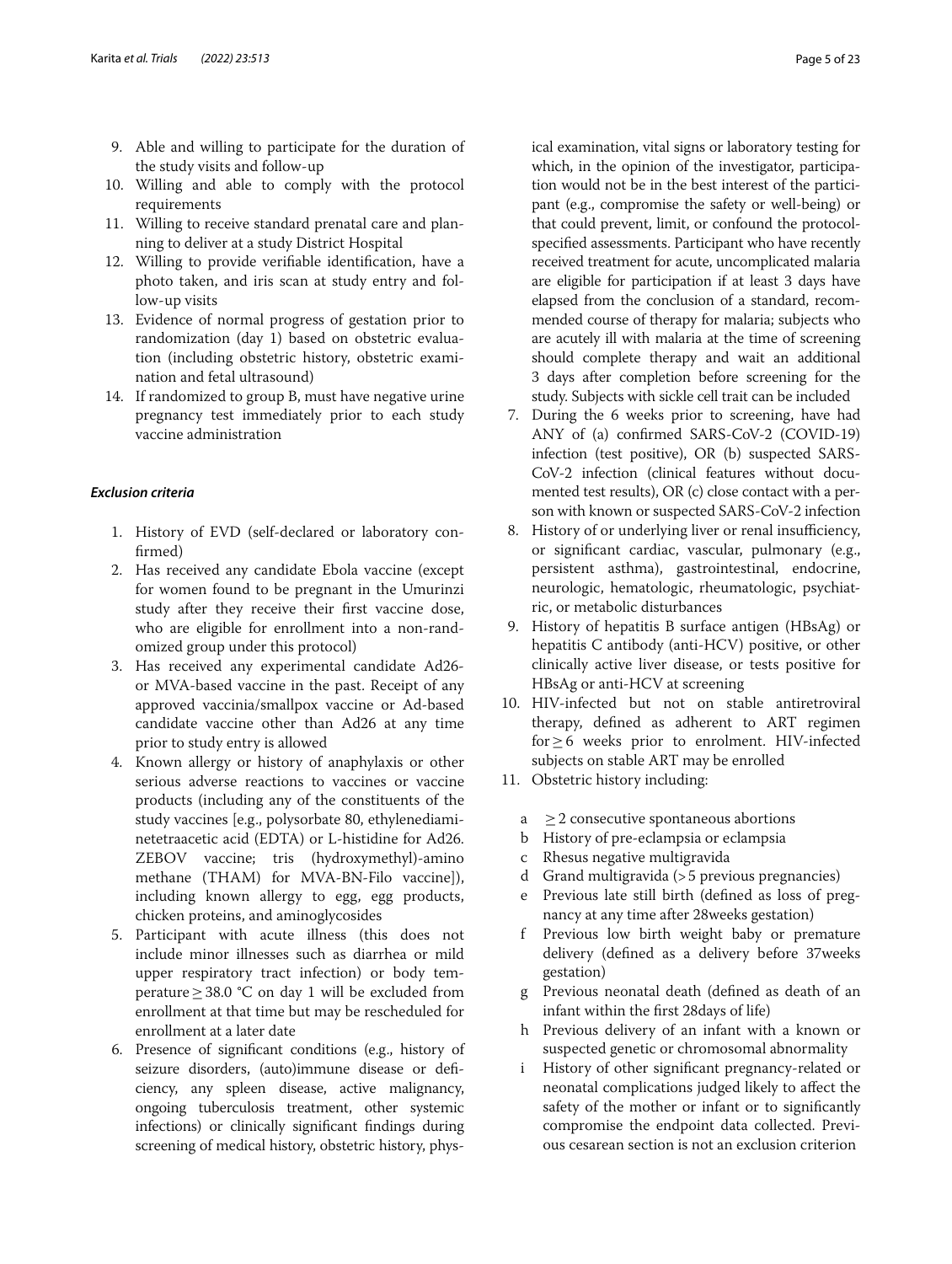- 12. Major surgery within the 4 weeks prior to screening or planned major surgery through the course of the study (from screening until completion of the study)
- 13. Chronic or recurrent use of immunomodulators/ suppressors, e.g., cancer chemotherapeutic agents, systemic corticosteroids within 6 months before the planned administration of the frst dose of study vaccine. Ocular, topical or inhaled steroids are allowed
- 14. Received or plan to receive a licensed non-live attenuated vaccine (e.g., tetanus) within 7 days of a study vaccination (i.e., before or after). Received or plan to receive licensed live attenuated vaccines within 4 weeks of a study vaccination (i.e., before or after)
- 15. Received an investigational drug or investigational vaccine or used an invasive investigational medical device within 3 months prior to screening or current or planned participation in another clinical study during the study. Participation in an observational clinical study is allowed
- 16. Receipt of blood products or immunoglobulin within 3 months prior to screening and/or during participation in the study (with the exception of RhoGAM)
- 17. Current or past abuse of alcohol, recreational, or narcotic drugs which in the investigator's opinion would compromise the subject's safety and/or compliance with the study procedures
- 18. History of chronic urticaria (recurrent hives)
- 19. Participant cannot communicate reliably with the investigator
- 20. Employee of the investigator or study site, with direct involvement in the proposed study or other studies under the direction of that investigator or study site, as well as family members of the employees or the investigator
- 21. History of thrombotic thrombocytopenia syndrome (TTS) or heparin-induced thrombocytopenia and thrombosis (HITT)

# **Who will take informed consent? {26a}**

A study investigator or an authorized member of the study-site personnel will obtain informed consent from trial participants. Before enrollment in the study, the investigator or an authorized member of the studysite personnel must explain to potential participants the aims, methods, reasonably anticipated benefts, and potential hazards of the study and any discomfort participation in the study may entail. Participants will be informed that their participation is voluntary and that they may withdraw consent to participate at any time. They will be informed that choosing not to participate will not afect the care the participant will receive. Finally, they will be told that the investigator will maintain a participant identifcation register for the purposes of long-term follow-up if needed and that their records may be accessed by health authorities and authorized sponsor personnel without violating the confdentiality of the participant, to the extent permitted by the applicable law(s) or regulations. Because many women in this area are unable to read or write, the informed consent will be presented as a video. The video will be recorded in the local language, Kinyarwanda. The video will be paused at frequent points to allow for discussion and questions.

Each potential participant must pass the Assessment of Understanding indicating that she understands the purpose, procedures, and potential risks and benefts of the study, after reading the informed consent and after the investigator or designee has provided detailed information on the study and has answered the potential participant's questions. Potential participants are allowed to retake the test twice to achieve the passing score ( $\geq$  90%) required for participation in the study. If a potential participant fails to achieve the passing score, further information and counseling needs to be provided by the study team member after each failed attempt. Any potential participant not capable of understanding the key aspects of the study, and their requirements for participation, should not be enrolled.

Consent should then be appropriately recorded by means of the participant's personally dated signature or thumbprint. After having obtained the consent, a copy of the ICF must be given to the participant. Participants who are rescreened are required to sign a new ICF. Informed consent for follow-up of the newborn after day of life 28 will be obtained from the mother at the time of screening.

# **Additional consent provisions for collection and use of participant data and biological specimens {26b}**

A total of 300 pregnant women will be included in a substudy of the immune response to the vaccine. From the mother, we will collect samples of blood, cord blood, and breast milk. We will also seek permission to collect a small sample of blood from 75 babies [born to mothers that receive study vaccine during pregnancy] when they are 3 months old. We will ask permission to keep any remaining samples for future studies.

# **Interventions**

#### **Explanation for the choice of comparators {6b}**

The comparator group is unvaccinated pregnant women (group B). Robust data on background rates of adverse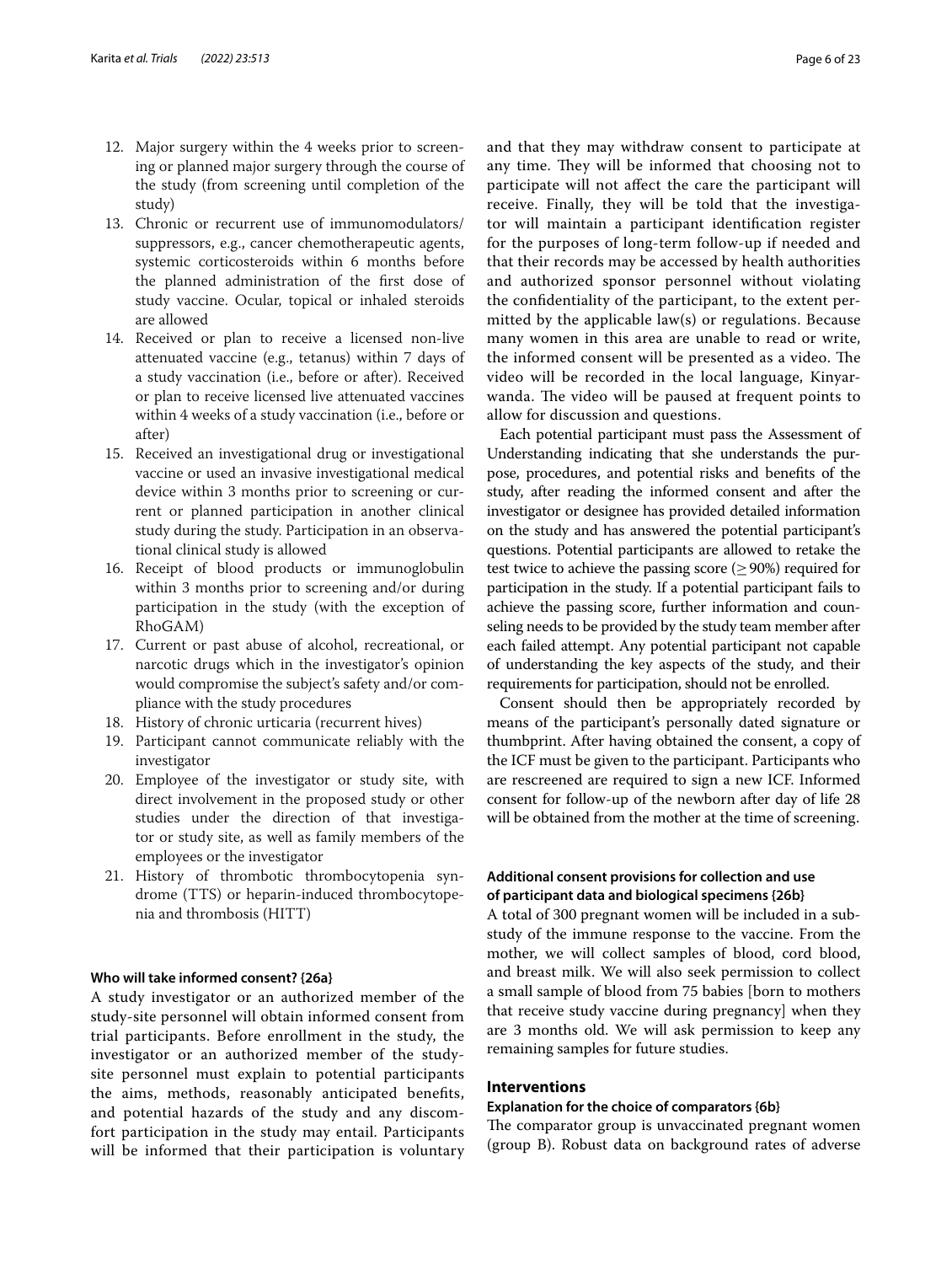pregnancy outcomes are not available. Therefore, the unvaccinated pregnant women in group B (a noninterventional control) are important to establish the frequency and magnitude of changes in clinical endpoints that may occur in the absence of active vaccination during pregnancy (group A). Group B comparator women will receive the study vaccine after pregnancy termination.

# **Intervention description {11a}**

The Ebola vaccine regimen in this trial is comprised of two vaccines:

- 1. Ad26.ZEBOV is a replication-incompetent monovalent vaccine encoding the full-length glycoprotein (GP) from Ebola virus (EBOV) Mayinga. A 0.5-mL injection into the deltoid muscle in the upper arm (or thigh if needed) of  $5 \times 10^{10}$  vp will be administered at day 1 (enrollment).
- 2. MVA-mBN226B, further referred to as Modifed Vaccinia Ankara (MVA)-BN®-Filo, does not replicate in human cells and is a multivalent vaccine encoding the EBOV GP, the Sudan virus (SUDV) GP, the Marburg virus (MARV) Musoke GP, and the Taï Forest virus (TAFV, formerly known as Côte d'Ivoire ebolavirus) nucleoprotein (NP). A 0.5 mL injection into the deltoid muscle in the upper arm (or thigh if needed) of  $1 \times 10^8$  InfU will be administered at day  $57$  ( $-14$  days  $+28$  days) after the Ad26.ZEBOV dose.

The second dose of vaccine should ideally be given in the opposite arm/thigh (unless the opposite arm/thigh has a condition that prevents evaluation of the arm/thigh after injection). The Ad26.ZEBOV and MVA-BN-Filo vaccines will be manufactured and provided under the responsibility of Janssen Vaccines and Prevention B.V.

# **Criteria for discontinuing or modifying allocated interventions {11b}**

Participants will be withdrawn from study vaccine administration for the reasons listed below. These participants must not receive any additional dose of study vaccine but should enter the follow-up phase with assessments of safety and immunogenicity. Dose modifcation is not applicable in this study.

- 1. Any related AEs, worsening of health status or intercurrent illnesses that, in the opinion of the investigator, required discontinuation from study vaccine
- 2. Confrmed EVD
- 3. Anaphylactic reaction following vaccination
- 4. Injection site ulceration, abscess, or necrosis considered to be related to study vaccine
- 5. Generalized urticaria within 72 h of vaccination considered to be related to study vaccine
- 6. SAEs or other potentially life-threatening (grade 4) event that is determined to be related to study vaccine
- 7. Chronic or recurrent use of immunosuppressants (after discussion with the sponsor)

#### **Strategies to improve adherence to interventions {11c}**

To reduce the chances of a participant being lost to follow-up, prior to randomization attempts should be made to obtain contact information from each participant. The following actions must be taken if a participant fails to return to the study site for a required study visit:

- The study-site personnel must attempt to contact the participant to reschedule the missed visit as soon as possible, to counsel the participant on the importance of maintaining the assigned visit schedule, to ascertain whether the participant wishes to or should continue in the study
- Before a participant is deemed lost to follow-up, the investigator or designee must make every reasonable effort to regain contact with the participant (where possible, 3 telephone calls, e-mails, and/or SMS/text, or local equivalent methods). These contact attempts should be documented in the participant's medical records
- Should the participant continue to be unreachable, they will be considered to have withdrawn from the study

Women will receive 12,000 Rwanda Francs for each study visit, equal to roughly \$12 USD.

# **Relevant concomitant care permitted or prohibited during the trial {11d}**

Use of any experimental medication (including experimental vaccines other than the study vaccine) during the study is not allowed. Vaccination with licensed live attenuated vaccines within 4 weeks of a study vaccination (i.e., before or after) is prohibited. Non-live, licensed vaccines (e.g., tetanus, hepatitis A, hepatitis B, rabies) should be given at least 7 days before or 7 days after administration of study vaccine in order to avoid potential confusion of adverse reactions and potential immune interference. If a vaccine is indicated in a post-exposure setting (e.g., rabies or tetanus), it must take priority over the study vaccine. Chronic (>10 days) or recurrent use of immunomodulators/suppressors, e.g., cancer chemotherapeutic agents, systemic corticosteroids is prohibited during the study and 6 months before the planned administration of the frst dose of study vaccine. Ocular, topical, or inhaled steroids are allowed.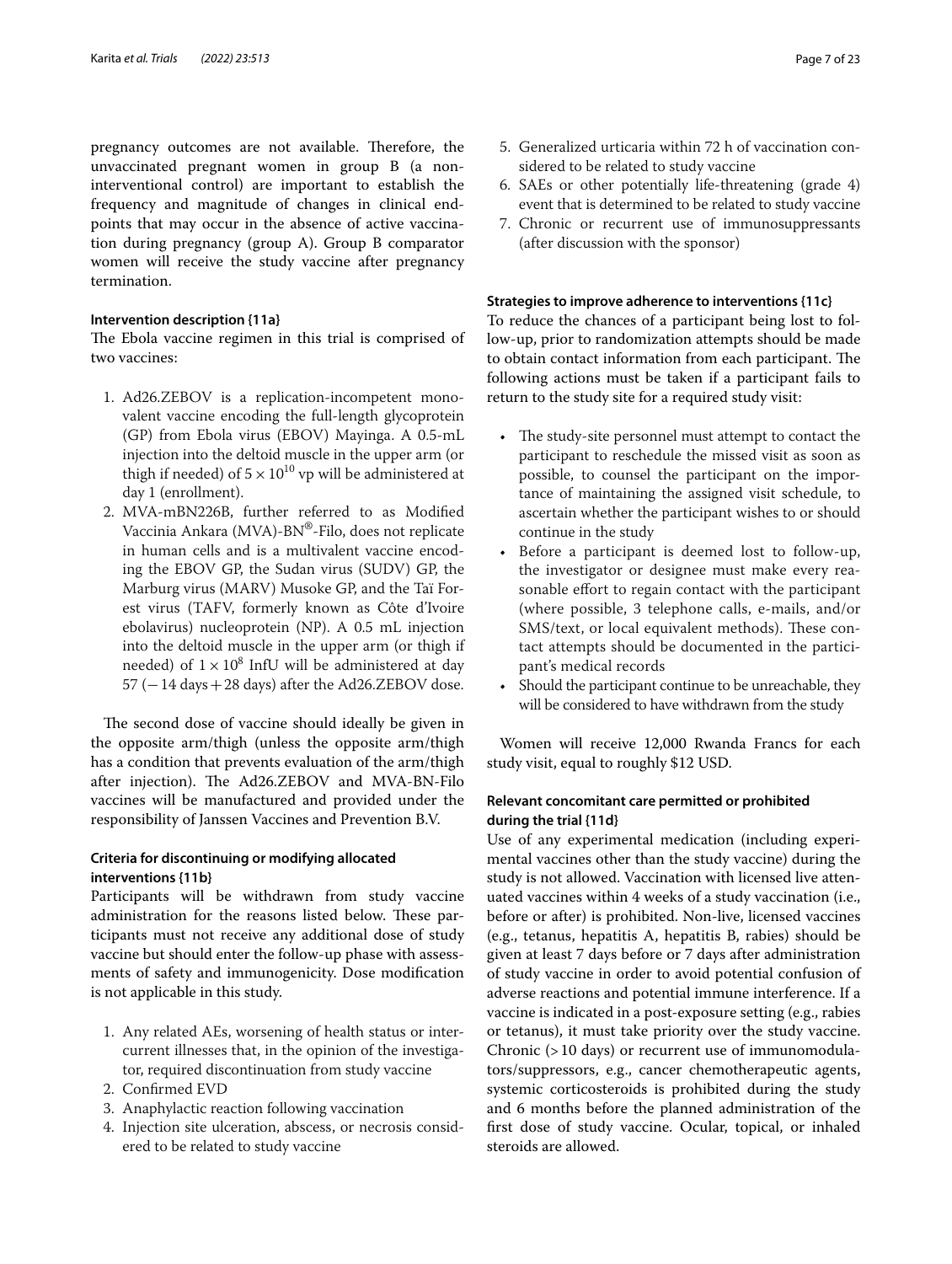# **Provisions for post‑trial care {30}**

Since this trial is enrolling healthy pregnant female participants for which the study vaccine is envisaged to be prophylactic, post-trial care will entail medical follow-up of any continuing SAEs until resolution or stabilization. In the event of trial-related harm or injury, medical care and follow-up will be arranged for afected trial participants at no cost to them. Clinical trial insurance has also been procured for this trial in accordance with national regulations in the participating country (Rwanda).

# **Outcomes {12}**

As described in Table [1,](#page-7-0) primary outcomes will be adverse maternal, fetal, and neonatal/infant outcomes in all pregnant women and their neonates/infants. Secondary outcomes will be the description of all serious AEs occurring in all pregnant women and their neonates and the description of all solicited (reactogenicity) and unsolicited AEs (up to 28 days following each vaccination) in all pregnant women from group A. The Brighton Collaboration case defnitions for specifc adverse maternal/fetal and neonatal outcomes will be used as recommended to provide robust safety evaluation which can be utilized across studies and populations. In a subset of 300 women from group A (*N*=150) and group B (*N*=150), immunogenicity will be assessed as secondary outcome. Additionally, persistence of maternal antibodies will be assessed as a secondary outcome

#### <span id="page-7-0"></span>**Table 1** Trial objectives and endpoints

| <b>Objectives</b>                                                                                                                                                                                                                                                                                                                                                             | <b>Endpoints</b>                                                                                                                                                                                                                                                                                                                                                          |
|-------------------------------------------------------------------------------------------------------------------------------------------------------------------------------------------------------------------------------------------------------------------------------------------------------------------------------------------------------------------------------|---------------------------------------------------------------------------------------------------------------------------------------------------------------------------------------------------------------------------------------------------------------------------------------------------------------------------------------------------------------------------|
| Primary                                                                                                                                                                                                                                                                                                                                                                       |                                                                                                                                                                                                                                                                                                                                                                           |
| · Assess adverse maternal/fetal outcomes in pregnant women<br>randomized to receive the 2-dose Ebola vaccine regimen (Ad26.ZEBOV,<br>MVA-BN-Filo (group A)) and in control women (unvaccinated pregnant<br>women (group B))                                                                                                                                                   | • Frequency of maternal death, spontaneous abortion, stillbirth, pathways<br>to preterm birth (premature preterm rupture of membranes, preterm labor,<br>insufficient cervix, provider initiated preterm birth), pre-eclampsia/eclamp-<br>sia, antenatal bleeding and post-partum hemorrhage from randomization<br>until 6 weeks post-completion/termination of pregnancy |
| · Assess adverse neonatal/infant outcomes in neonates/infants born<br>to women randomized to receive the 2-dose Ebola vaccine regimen<br>(Ad26.ZEBOV, MVA-BN-Filo (group A)) and in neonates/infants born to<br>control women (unvaccinated pregnant women (group B))                                                                                                         | • Frequency of major congenital malformations, small for gestational age<br>(SGA), low birth weight, preterm birth, neonatal death, and failure to thrive<br>in infants measured from birth until 14 weeks of age                                                                                                                                                         |
| Secondary                                                                                                                                                                                                                                                                                                                                                                     |                                                                                                                                                                                                                                                                                                                                                                           |
| • Assess safety <i>in pregnant women</i> randomized to receive the 2-dose<br>Ebola vaccine regimen (Ad26.ZEBOV, MVA-BN-Filo group A) and in control<br>women (unvaccinated pregnant women (group B))                                                                                                                                                                          | • Frequency and relatedness of all SAEs in women from randomization until<br>study end                                                                                                                                                                                                                                                                                    |
| • Assess safety in neonates/infants born to women randomized to<br>receive the 2-dose Ebola vaccine regimen (Ad26.ZEBOV, MVA-BN-Filo<br>(group A)) and in neonates/infants born to control women (unvaccinated<br>pregnant women (group B))                                                                                                                                   | • Frequency and relatedness of all SAEs in the newborns from birth until<br>study end                                                                                                                                                                                                                                                                                     |
| • Assess the <b>reactogenicity</b> and unsolicited AEs of the 2-dose Ebola<br>vaccine regimen (Ad26.ZEBOV, MVA-BN-Filo) in all vaccinated pregnant<br>women (group A)                                                                                                                                                                                                         | • Reactogenicity, defined as local and systemic solicited AEs occurring<br>within 7 days after each dose, and unsolicited AEs within 28 days after each<br>dose:<br>O Frequency, grade, duration and causality for solicited systemic AEs and<br>unsolicited AEs<br>O Frequency, grade and duration for solicited local AEs                                               |
| · Describe all pregnancy outcomes                                                                                                                                                                                                                                                                                                                                             | • Pregnancy outcomes (example: normal delivery, Caesarian Section)                                                                                                                                                                                                                                                                                                        |
| • Assess the <i>immunogenicity</i> of the 2-dose Ebola vaccine regimen<br>(Ad26.ZEBOV, MVA-BN-Filo) in 150 pregnant women who are anticipated<br>to receive both vaccine doses within the course of their pregnancy (a<br>subset of the 1000 pregnant vaccinated women from group A) compared<br>to 150 non-pregnant women vaccinated after delivery (a subset of group<br>B) | • Anti-EBOV GP binding antibody concentrations, in ELISA units/mL (FANG<br>ELISA) from:<br>O Blood samples taken at pre-dose 1, 21 days post-dose 2, at delivery<br>(group A subset only), and 1 year post-dose 1<br>O Cord blood if feasible from women in the group A subset                                                                                            |
| · Assess persistence of maternal antibodies in 75 infants born to<br>women from the group A subset                                                                                                                                                                                                                                                                            | • Anti-EBOV GP binding antibody concentrations, in ELISA units/mL (FANG<br>ELISA) from a blood sample taken at 14 weeks of age                                                                                                                                                                                                                                            |
| <b>Exploratory</b>                                                                                                                                                                                                                                                                                                                                                            |                                                                                                                                                                                                                                                                                                                                                                           |
| • Assess acceptability of an Ebola vaccine among healthy pregnant<br>women (group A)                                                                                                                                                                                                                                                                                          | • Description of vaccine acceptability among vaccinees after they receive<br>both doses<br>. Evaluation of factors associated with study enrollment (defined as the<br>proportion of eligible women who agree to sign the informed consent)                                                                                                                               |
| • Assess presence of maternal antibodies in breast milk in 50 women from<br>group A and 10 controls (women from group B prior to vaccination)                                                                                                                                                                                                                                 | • Evaluation of Anti-EBOV GP binding antibodies depending on availability<br>of assays; in a sample of breast milk at 6 weeks post-delivery                                                                                                                                                                                                                               |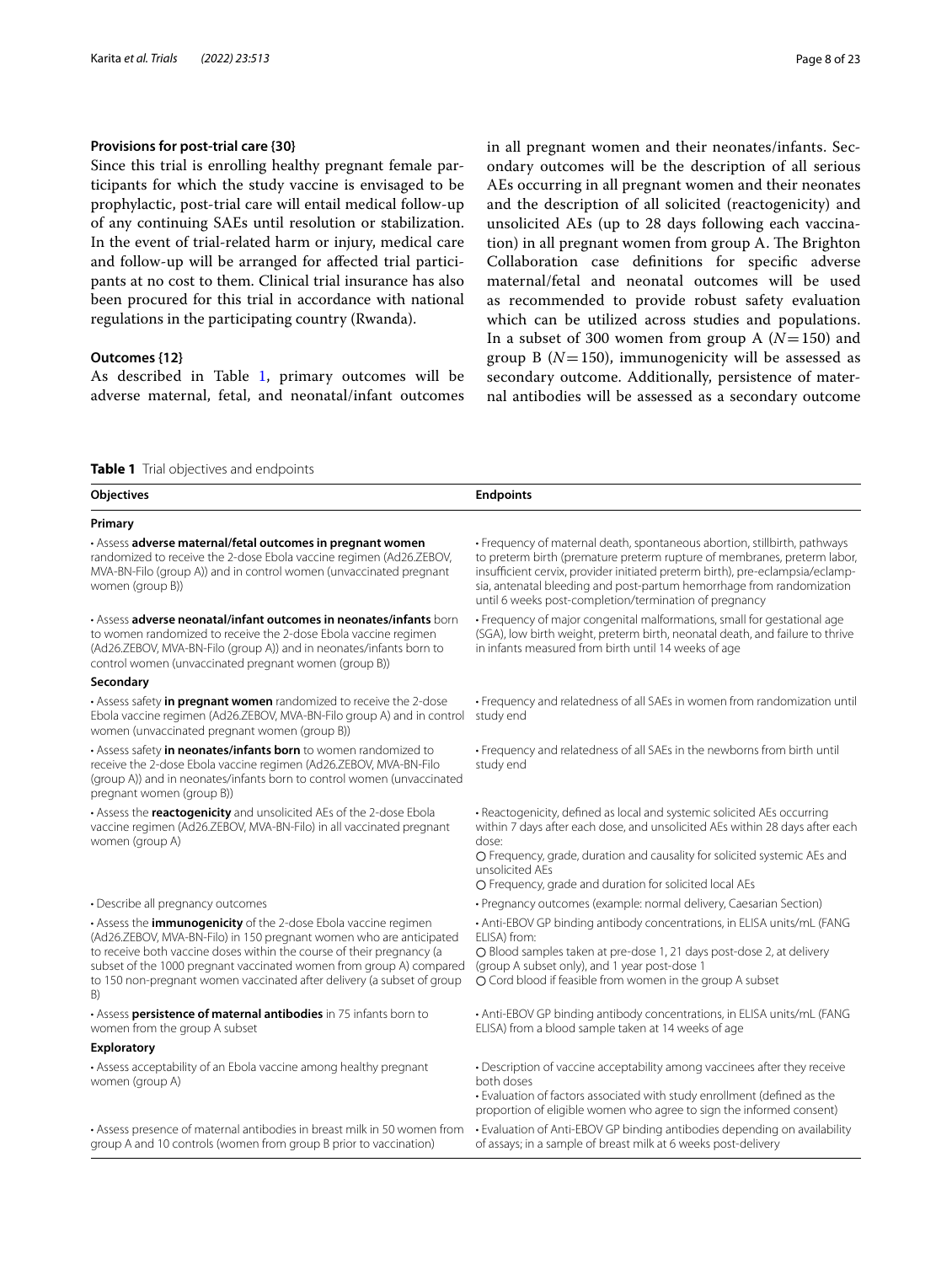in a convenience sample of 75 infants born to group A women in the immunogenicity subset. As an exploratory outcome, if an assay becomes available the presence of antibodies will be assessed in breastmilk in a convenience sample of 50 women from the group A immunogenicity subset who are able to express breastmilk at the time point indicated in the schedule of activities and 10 control women (women in group B before vaccination). Analysis metrics, method of aggregation, and time point for analysis of each outcome are described in the "Statistical methods" section.

#### **Participant timeline {13}**

See Tables [2,](#page-9-0) [3](#page-12-0), [4](#page-15-0), and [5](#page-16-0) for the participant schedule of activities and visit timeline.

#### *Sample size {14}*

The primary outcomes of this unpowered study are adverse maternal, fetal, and neonatal/infant outcomes in vaccinated pregnant women and their neonates. The sample size was determined based on feasibility and estimated background incidence of the primary study outcomes. Background rates for adverse maternal and fetal outcomes in pregnancy are not comprehensively available for Rwanda for all events of interest. However, the Rwanda Demographic Health Survey (2014–2015) [[16](#page-22-1)] provides rates of maternal death (210 per 100,000 live births) and neonatal death (20 per 1000 live births). With the proposed sample size of 1000, the probability of observing at least 1 AE occurring at a rate of 1/1000 is 63%. If no (S)AE (this includes adverse maternal/fetal outcomes) is observed in the vaccine group  $(N=1000)$ , this would provide 95% confdence that the true incidence is no more than 0.3%.

#### **Recruitment {15}**

Pregnant women will be recruited from antenatal care (ANC) clinics. Recruitment will be conducted with residents of the catchment areas of the participating District Hospitals in Rwanda. Recruited women will be referred to the study sites located within the two District Hospitals for all study procedures.

#### **Assignment of interventions: allocation**

#### **Sequence generation {16a}**

Randomization will be used to minimize bias in the assignment of participants to group A or B, to increase the likelihood that known and unknown participant attributes are evenly balanced across both groups. An allocation template was created using Microsoft Excel. A total of 1051 sequentially numbered rows were created (1–1051), and for each row, a random number between 0 and 1 was generated. All rows with a random number less than or equal to 0.5 were allocated to group A and all rows with a random number greater than 0.5 were allocated to group B. Each site-specific set of 1051 sealed randomization envelopes will be securely stored at the appropriate site.

#### **Concealment mechanism {16b}**

The allocation table is not visible to the trial staff conducting the randomization; therefore, the group assignment within each numbered envelope will be unknown to both participants and staff until each envelope is opened. Envelopes used for randomization are security-type (featuring a printed tint pattern inside the envelope to prevent contents from being read through a sealed envelope). The cards and envelopes will be prepared by the study team and inspected separately by 2 other members of the study team to ensure exact correspondence to the allocation table prior to sealing the envelopes and deploying them to the sites.

#### **Implementation {16c}**

The allocation table was created by Dr. Susan Allen at Emory University. Trained study investigators or study staf will enroll participants. Participants will be invited to reach into the bin to select a single sealed envelope containing a randomization assignment at the time of enrollment. Study staff will supervise this process to ensure that only one envelope is selected and opened. Once the envelope has been opened and the randomization card revealed, the randomization assignment will be complete and irreversible. Randomization of subjects will be documented in the Redcap Cloud clinical database by study staf.

# **Assignment of interventions: blinding Who will be blinded {17a}**

There will be no blinding in this study. Since the study vaccines have been judged to be of potential beneft to non-pregnant adults in the community through the Umurinzi campaign, an open-label design was selected for this trial to minimize the delay to vaccination for the control group.

#### **Procedure for unblinding if needed {17b}**

Not applicable as this is an open-label study.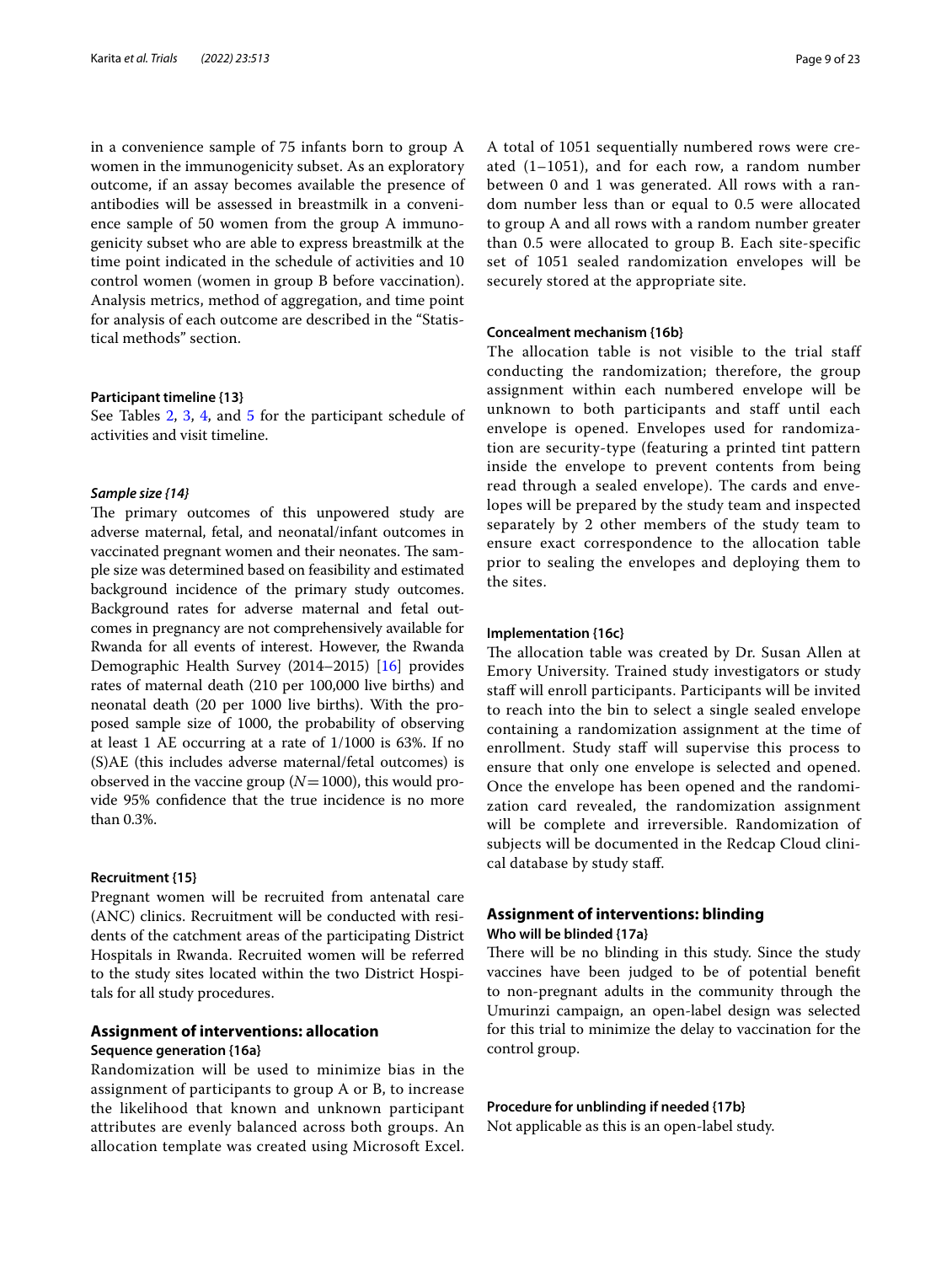<span id="page-9-0"></span>

| Table 2 Schedule of activities-women in group A                          |            |                         |                   |                    |                                         |                   |                    |                    |                                         |                                |                           |                      |
|--------------------------------------------------------------------------|------------|-------------------------|-------------------|--------------------|-----------------------------------------|-------------------|--------------------|--------------------|-----------------------------------------|--------------------------------|---------------------------|----------------------|
| Visit#                                                                   |            | $\sim$                  | $\mathsf{m}$      | 4                  | 5                                       | $\bullet$         | n <sup>a</sup>     | $\infty$           | G                                       | $\overline{a}$                 | 11 <sup>a</sup>           | 뿝                    |
| Visit timing <sup>p</sup>                                                |            | Dose 1                  | +7 days<br>Dose 1 | Dose 1+<br>28 days | Dose <sub>2</sub>                       | Dose 2+<br>7 days | Dose 2+<br>21 days | Dose 2+<br>28 days | completion/<br>termination<br>Pregnancy | PP 1+42                        | 365 days<br>Dose 1+       | Early<br>์<br>ธี     |
| Visit day and<br>window                                                  | $-28$ to 1 | $\overline{\mathbf{d}}$ | D8 ± 3 days       | $D29 \pm 7$ days   | - 14 days, + 28 days<br>D <sub>57</sub> | D64±3 days        | D78±3 days         | $DS + 7$ days      | +2 days<br>PP 1 <sup>b</sup>            | ±14 days<br>PP 43 <sup>c</sup> | $1+365\pm28$ days<br>Dose |                      |
| Visit type                                                               | Screening  | group A<br>DOSE1        | Safety            | Safety             | DOSE 2 group A                          | Safety            | Immuno             | Safety             | Safety and<br>immuno                    | Safety                         | Safety and immuno         | Early<br>exit        |
| understanding<br>Assessment of                                           |            |                         |                   |                    |                                         |                   |                    |                    |                                         |                                |                           |                      |
| informed con-<br>sent (ICF) <sup>d</sup><br>Written                      |            |                         |                   |                    |                                         |                   |                    |                    |                                         |                                |                           |                      |
| Inclusion/exclu-<br>sion criteria                                        |            |                         |                   |                    |                                         |                   |                    |                    |                                         |                                |                           |                      |
| Demographics                                                             |            |                         |                   |                    |                                         |                   |                    |                    |                                         |                                |                           |                      |
| obstetric history<br>Medical and                                         |            |                         |                   |                    |                                         |                   |                    |                    |                                         |                                |                           |                      |
| f; pre-pregnancy<br>and pre-study<br>meds                                |            |                         |                   |                    |                                         |                   |                    |                    |                                         |                                |                           |                      |
| Physical exami-<br>nation f                                              |            |                         |                   |                    |                                         |                   |                    |                    |                                         |                                |                           | $\ddot{\phantom{0}}$ |
| Obstetric exam                                                           |            |                         |                   |                    |                                         |                   |                    |                    |                                         |                                |                           | $\circ_\bullet$      |
| Targeted physi-<br>cal exam f                                            |            |                         |                   |                    |                                         |                   |                    |                    |                                         |                                |                           |                      |
| Vital signs <sup>f</sup> incl.<br>body tempera-<br>ture                  |            | ◎                       |                   |                    | $\bullet$                               |                   |                    |                    |                                         |                                |                           |                      |
| nancy test 9<br>Urine preg-                                              |            |                         |                   |                    |                                         |                   |                    |                    |                                         |                                |                           |                      |
| Hematology,<br>chemistry <sup>9</sup>                                    |            |                         |                   |                    |                                         |                   |                    |                    |                                         |                                |                           |                      |
| Urine dipstick/<br>urinalysis <sup>9</sup>                               |            |                         |                   |                    |                                         |                   |                    |                    |                                         |                                |                           |                      |
| and C, malaria<br>Syphilis, HIV<br>screening <sup>9</sup><br>hepatitis B |            |                         |                   |                    |                                         |                   |                    |                    |                                         |                                |                           |                      |
| Obstetric ultra-<br>sound <sup>h</sup>                                   |            | ∸.                      |                   |                    |                                         |                   |                    |                    |                                         |                                |                           | $\circ_\bullet$      |
| Biometric scan                                                           |            |                         |                   |                    |                                         |                   |                    |                    |                                         |                                |                           | $\ddot{\phantom{0}}$ |
| Contact infor-<br>mation                                                 |            |                         |                   |                    |                                         |                   |                    |                    |                                         |                                |                           |                      |
| Randomization                                                            |            |                         |                   |                    |                                         |                   |                    |                    |                                         |                                |                           |                      |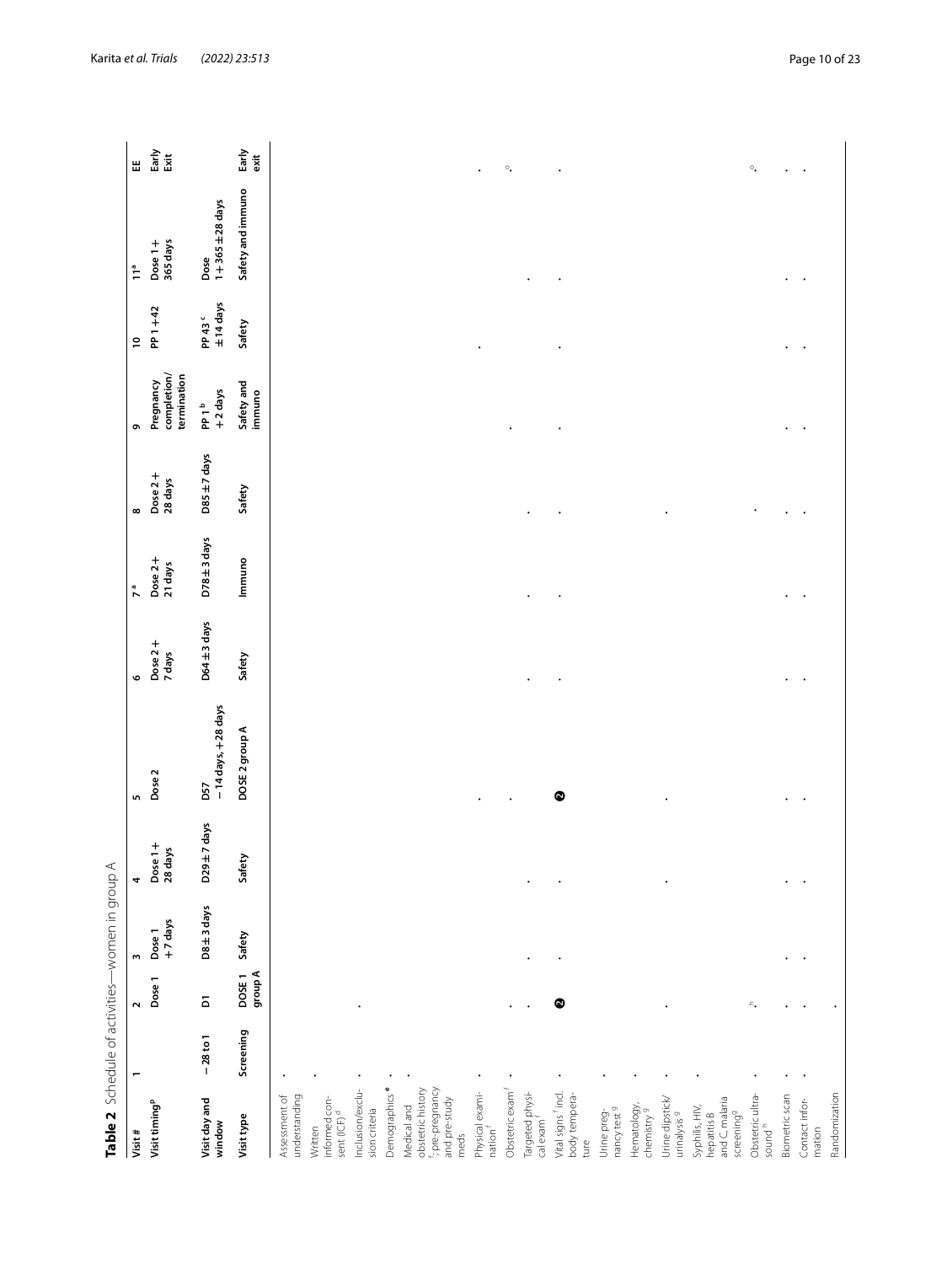| Table 2 (continued)                                                 |            |                         |                   |                    |                             |                   |                    |                    |                                                          |                                |                           |               |
|---------------------------------------------------------------------|------------|-------------------------|-------------------|--------------------|-----------------------------|-------------------|--------------------|--------------------|----------------------------------------------------------|--------------------------------|---------------------------|---------------|
| Visit#                                                              |            | $\mathbf{\tilde{c}}$    |                   | 4                  | LO.                         | O                 | 7 <sup>a</sup>     | $\infty$           | ō                                                        | $\overline{c}$                 | $\tilde{1}^a$             | Ш             |
| Visit timing <sup>p</sup>                                           |            | Dose 1                  | +7 days<br>Dose 1 | Dose 1+<br>28 days | Dose <sub>2</sub>           | Dose 2+<br>7 days | Dose 2+<br>21 days | Dose 2+<br>28 days | completion/<br>termination<br>Pregnancy                  | PP 1+42                        | 365 days<br>Dose $1 +$    | Early<br>Exit |
| Visit day and<br>window                                             | $-28$ to 1 | $\overline{\mathbf{d}}$ | D8 ± 3 days       | D29±7 days         | - 14 days, + 28 days<br>D57 | D64±3 days        | $D78 \pm 3$ days   | $DS \pm 7$ days    | +2 days<br>$\mathsf{P} \mathsf{P} \mathsf{1}^\mathsf{b}$ | ±14 days<br>PP 43 <sup>c</sup> | $1+365\pm28$ days<br>Dose |               |
| Visit type                                                          | Screening  | group A<br>DOSE1        | Safety            | Safety             | DOSE 2 group A              | Safety            | Immuno             | Safety             | Safety and<br>immuno                                     | Safety                         | Safety and immuno         | Early<br>exit |
| Pre-vaccination<br>symptoms                                         |            | $\bullet$               |                   |                    | 0                           |                   |                    |                    |                                                          |                                |                           |               |
| Vaccination                                                         |            |                         |                   |                    |                             |                   |                    |                    |                                                          |                                |                           |               |
| observation<br>30 min post-<br>vaccination                          |            |                         |                   |                    |                             |                   |                    |                    |                                                          |                                |                           |               |
| Solicited AE<br>collection <sup>k</sup>                             |            |                         |                   |                    |                             |                   |                    |                    |                                                          |                                |                           |               |
| Unsolicited AE<br>collection <sup>k</sup>                           |            |                         |                   |                    |                             |                   |                    |                    |                                                          |                                |                           |               |
| diary, rulers and<br>thermometers<br>of participant<br>Distribution |            |                         |                   |                    |                             |                   |                    |                    |                                                          |                                |                           |               |
| Participant diary<br>review by site<br>staff                        |            |                         |                   |                    |                             |                   |                    |                    |                                                          |                                |                           |               |
| maternal, fetal<br>outcomes<br>Adverse                              |            |                         |                   |                    |                             |                   |                    |                    |                                                          |                                |                           |               |
| SAE recording                                                       |            |                         |                   |                    |                             |                   |                    |                    |                                                          |                                |                           |               |
| Concomitant<br>medications                                          |            |                         |                   |                    |                             |                   |                    |                    |                                                          |                                |                           |               |
| Delivery his-<br>tory <sup>m</sup>                                  |            |                         |                   |                    |                             |                   |                    |                    |                                                          |                                |                           |               |
| Post pregnancy<br>physical exami-<br>nation $^{\rm m}$              |            |                         |                   |                    |                             |                   |                    |                    |                                                          |                                |                           |               |
| assessments <sup>n</sup><br>Laboratory                              |            |                         |                   |                    |                             |                   |                    |                    |                                                          |                                |                           |               |
| questionnaire<br>Acceptability                                      |            |                         |                   |                    |                             |                   |                    |                    |                                                          |                                |                           |               |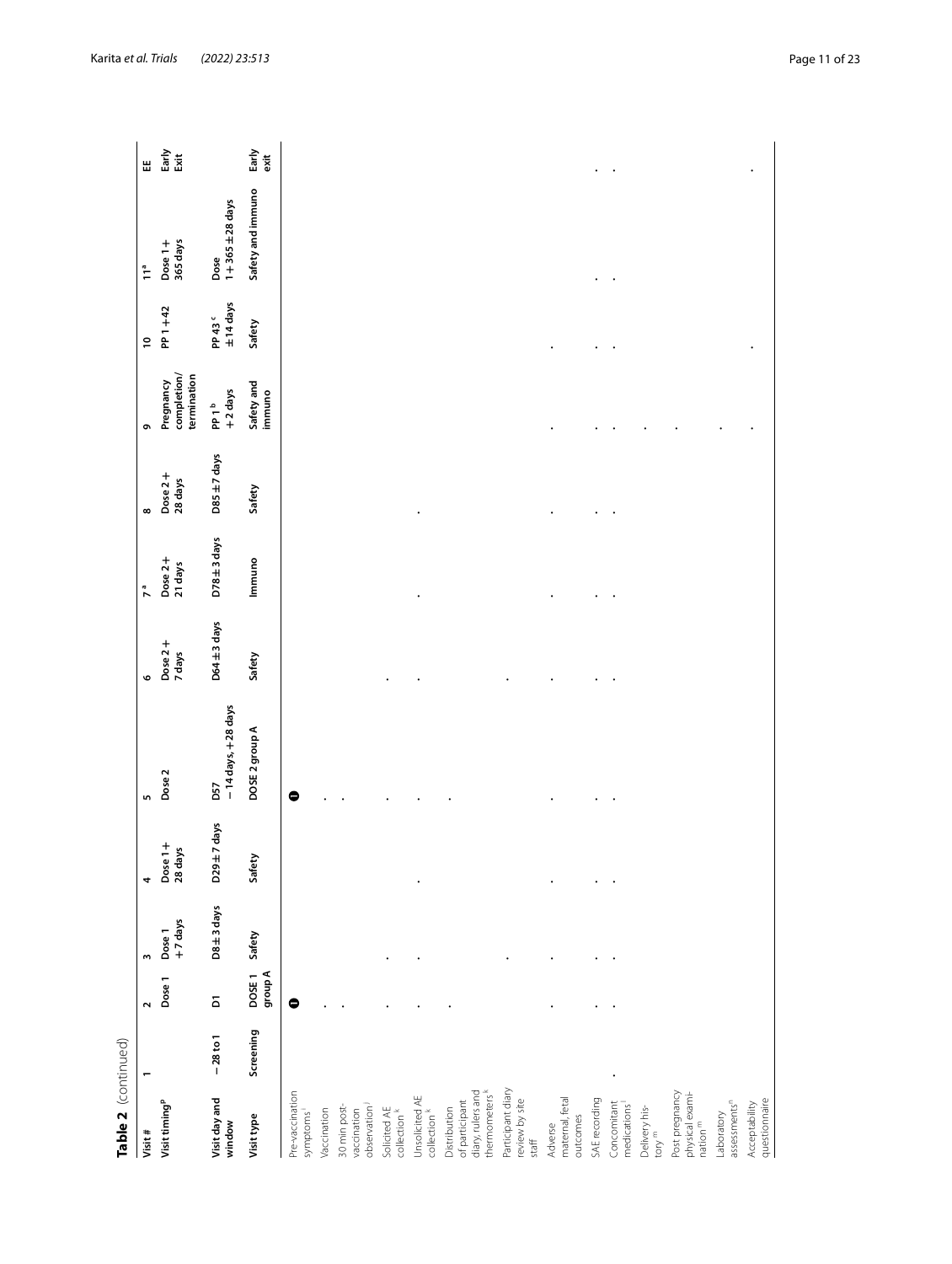| Table 2 (continued)                                                                                                                   |            |                              |                  |                     |                                                                                                                                                                                                                                                                                                                                                                                                                                                                                                                                                                                                                                                                                |                   |                       |                       |                                         |                                  |                           |               |
|---------------------------------------------------------------------------------------------------------------------------------------|------------|------------------------------|------------------|---------------------|--------------------------------------------------------------------------------------------------------------------------------------------------------------------------------------------------------------------------------------------------------------------------------------------------------------------------------------------------------------------------------------------------------------------------------------------------------------------------------------------------------------------------------------------------------------------------------------------------------------------------------------------------------------------------------|-------------------|-----------------------|-----------------------|-----------------------------------------|----------------------------------|---------------------------|---------------|
| Visit#                                                                                                                                |            | $\sim$                       | m                | 4                   | 5                                                                                                                                                                                                                                                                                                                                                                                                                                                                                                                                                                                                                                                                              | o                 | 7 <sup>a</sup>        | $\infty$              | ō                                       | ຸຂ                               | 11 <sup>a</sup>           | 出             |
| Visit timing <sup>p</sup>                                                                                                             |            | Dose <sub>1</sub>            | +7 days<br>Dose1 | Dose 1+<br>28 days  | Dose <sub>2</sub>                                                                                                                                                                                                                                                                                                                                                                                                                                                                                                                                                                                                                                                              | Dose 2+<br>7 days | Dose $2 +$<br>21 days | Dose $2 +$<br>28 days | completion/<br>termination<br>Pregnancy | PP 1+42                          | 365 days<br>Dose 1+       | Early<br>ă    |
| Visit day and<br>window                                                                                                               | $-28$ to 1 | δ                            | $D8 \pm 3$ days  | days<br>$D29 \pm 7$ | - 14 days, + 28 days<br>D57                                                                                                                                                                                                                                                                                                                                                                                                                                                                                                                                                                                                                                                    | $D64 \pm 3$ days  | $D78 \pm 3$ days      | $DS5 \pm 7$ days      | +2 days<br>PP <sub>1</sub> b            | $±14$ days<br>PP 43 <sup>c</sup> | $1+365\pm28$ days<br>Dose |               |
| Visit type                                                                                                                            | Screening  | group A<br>DOSE <sub>1</sub> | Safety           | Safety              | DOSE 2 group A                                                                                                                                                                                                                                                                                                                                                                                                                                                                                                                                                                                                                                                                 | Safety            | Immuno                | Safety                | Safety and<br>immuno                    | Safety                           | Safety and immuno         | Early<br>exit |
| Group A immu-<br>nology subset<br>supplemental<br>procedures<br>$(N = 150)$                                                           |            | Σ                            | m                | 4                   | S                                                                                                                                                                                                                                                                                                                                                                                                                                                                                                                                                                                                                                                                              | o                 | $\overline{ }$        | $\infty$              | ç                                       | ≘                                | Ξ                         |               |
| Humoral immu-<br>sample (serum)<br>Cord blood<br>nogenicity<br>sample                                                                 |            | C                            |                  |                     |                                                                                                                                                                                                                                                                                                                                                                                                                                                                                                                                                                                                                                                                                |                   |                       |                       |                                         |                                  |                           |               |
| Breast milk sam-<br>$ple(N = 50)$                                                                                                     |            |                              |                  |                     |                                                                                                                                                                                                                                                                                                                                                                                                                                                                                                                                                                                                                                                                                |                   |                       |                       |                                         |                                  |                           |               |
| <b>O</b> pre-dose; <b>@</b> pre- and post-dose                                                                                        |            |                              |                  |                     |                                                                                                                                                                                                                                                                                                                                                                                                                                                                                                                                                                                                                                                                                |                   |                       |                       |                                         |                                  |                           |               |
| <sup>a</sup> Visits 7 and 11 for group A immunology subset participants only                                                          |            |                              |                  |                     |                                                                                                                                                                                                                                                                                                                                                                                                                                                                                                                                                                                                                                                                                |                   |                       |                       |                                         |                                  |                           |               |
| <sup>b</sup> PP 1 refers to the day of pregnancy completion/termination. Visit                                                        |            |                              |                  |                     | 9 (PP 1) should occur on the day of pregnancy completion/termination or within 2 days                                                                                                                                                                                                                                                                                                                                                                                                                                                                                                                                                                                          |                   |                       |                       |                                         |                                  |                           |               |
| "Visit 10 (PP 43) scheduled to occur at routine 6 week post-partum<br><sup>d</sup> Must be signed before first study-related activity |            |                              |                  |                     | visit. For women from group A not part of the immunogenicity subset, this visit will be the end of the trial                                                                                                                                                                                                                                                                                                                                                                                                                                                                                                                                                                   |                   |                       |                       |                                         |                                  |                           |               |
| home), and international travel history                                                                                               |            |                              |                  |                     | "Maternal demographic information to be collected at screening includes date of birth, race/ethnicty, education level, geographical location/residence, occupation, household size (number of persons living in the same                                                                                                                                                                                                                                                                                                                                                                                                                                                       |                   |                       |                       |                                         |                                  |                           |               |
| Information to be collected for medical and obstetric history, phy                                                                    |            |                              |                  |                     | sical exams, and vital signs is specified in the protocol                                                                                                                                                                                                                                                                                                                                                                                                                                                                                                                                                                                                                      |                   |                       |                       |                                         |                                  |                           |               |
|                                                                                                                                       |            |                              |                  |                     | 9 Urine dipstick for protein and glucose will be performed at these visits. If results 1 + or greate, then additional work-up for pre-eclampsia or gestational diabetes may be warranted                                                                                                                                                                                                                                                                                                                                                                                                                                                                                       |                   |                       |                       |                                         |                                  |                           |               |
| <sup>h</sup> Ultrasound not required at visit 2 if screening (visit 1) ultrasound                                                     |            |                              |                  |                     | completed within past 10 days and no other indication for ultrasound                                                                                                                                                                                                                                                                                                                                                                                                                                                                                                                                                                                                           |                   |                       |                       |                                         |                                  |                           |               |
|                                                                                                                                       |            |                              |                  |                     | Investigator must check for acute illness or body temperature ≥ 38.0 °C at the time of vaccination. In such cases, the participant may be vaccinated at later time point                                                                                                                                                                                                                                                                                                                                                                                                                                                                                                       |                   |                       |                       |                                         |                                  |                           |               |
| Participants will be closely observed for a minimum of 30 min post-vaccination                                                        |            |                              |                  |                     |                                                                                                                                                                                                                                                                                                                                                                                                                                                                                                                                                                                                                                                                                |                   |                       |                       |                                         |                                  |                           |               |
|                                                                                                                                       |            |                              |                  |                     | In all women of group A, solicited AEs (reactogenicity) and unsolicited AEs will be assessed 7 days post each dose and 28 post each dose respectively                                                                                                                                                                                                                                                                                                                                                                                                                                                                                                                          |                   |                       |                       |                                         |                                  |                           |               |
| Includes any medical treatment/medications given to the mother                                                                        |            |                              |                  |                     | during delivery (e.g., antibiotic prophylaxis)-specifying names of medications administered                                                                                                                                                                                                                                                                                                                                                                                                                                                                                                                                                                                    |                   |                       |                       |                                         |                                  |                           |               |
| " Any routine laboratory assessment performed at time of delivery                                                                     |            |                              |                  |                     | and other laboratory tests as medically indicated<br>$^{\mathsf{m}}$ Information to be collected for delivery history and post-pregnancy examination is specified in the protocol                                                                                                                                                                                                                                                                                                                                                                                                                                                                                              |                   |                       |                       |                                         |                                  |                           |               |
| <sup>o</sup> Not required if participant is not pregnant                                                                              |            |                              |                  |                     |                                                                                                                                                                                                                                                                                                                                                                                                                                                                                                                                                                                                                                                                                |                   |                       |                       |                                         |                                  |                           |               |
|                                                                                                                                       |            |                              |                  |                     | <sup>p</sup> In case pregnancy completion/termination in a group A pregnant woman occurs prior to receipt of dose 2, visits 9 and 10 should be performed: visit 10 being relative to visit 9 (2 day window). Visit 5 (dose 2 vaccinatio<br>with a window of – 14 days, + 28 days) should in this case be performed after vist ty, with visits 6 and 8 being relative to actual dose 2 receipt (visit 5). All of these visits should be captured in RedCap cloud in additi<br>source documentation. Reactogenicity data (diary completion) should still be performed following dose 2 for group A women that have a pregnancy completion/termination prior to receipt of dose 2 |                   |                       |                       |                                         |                                  |                           |               |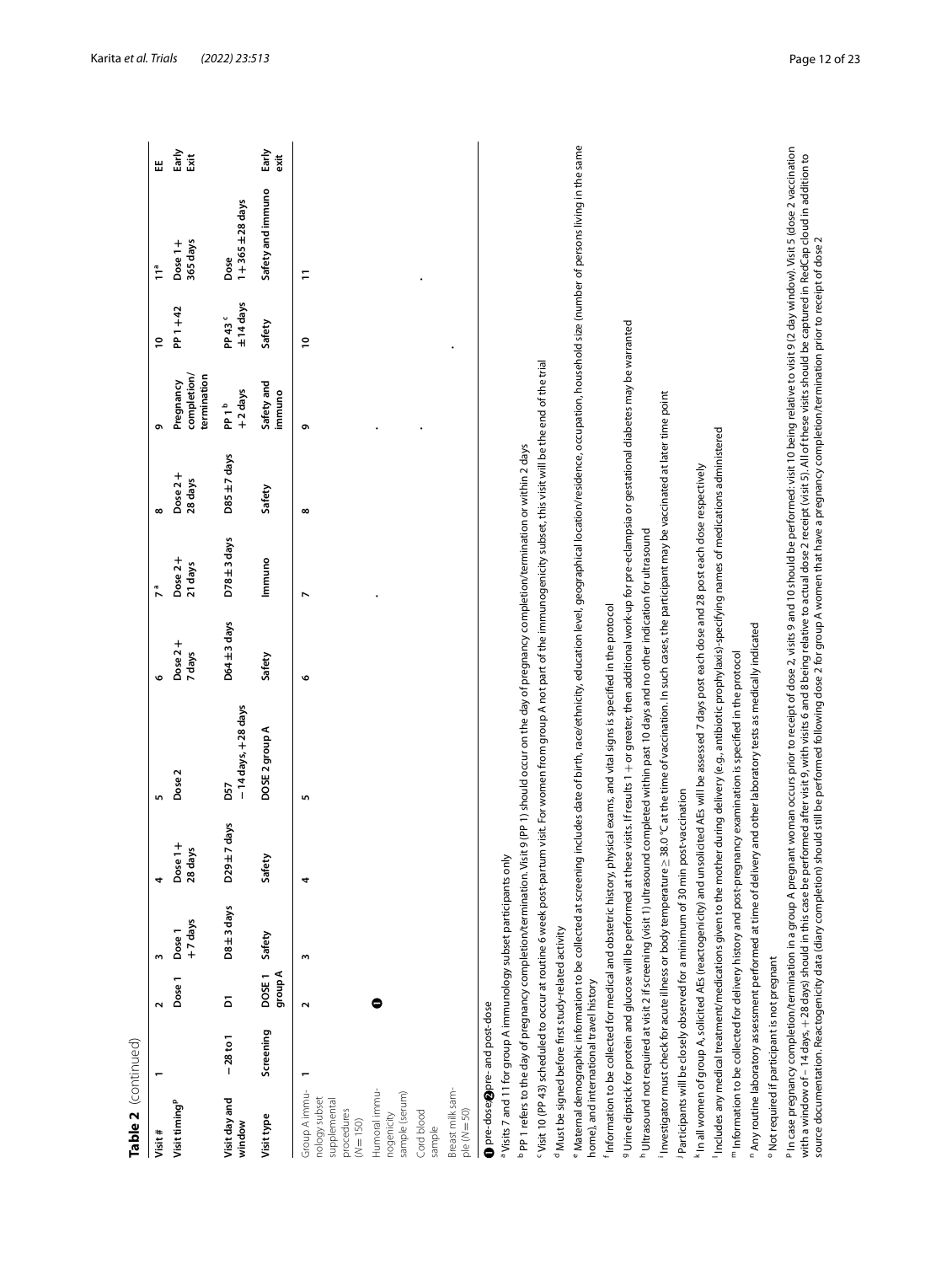<span id="page-12-0"></span>

|                                                                                                 |           |                         | Table 3 Schedule of activities-women in group B |                               |                 |                                         |                                |                                 |                              |                      |                               |                 |
|-------------------------------------------------------------------------------------------------|-----------|-------------------------|-------------------------------------------------|-------------------------------|-----------------|-----------------------------------------|--------------------------------|---------------------------------|------------------------------|----------------------|-------------------------------|-----------------|
| Visit #                                                                                         |           | $\sim$                  | $\overline{\phantom{a}}$                        | 4                             | LO.             | $\circ$                                 | $\overline{ }$                 | $\infty$                        | ზ                            | $\bar{\rho}^{\rm c}$ | $\frac{a}{11}$                | Ш               |
| Visit timing <sup>p</sup>                                                                       |           | Randomiz-<br>ation (D1) | $D1 + 28$ days                                  | $DT + 56$ days                | $D1 + 12$ weeks | completion/<br>termination<br>Pregnancy | Dose 1                         | Dose <sub>2</sub>               | Dose 2+<br>21 days           | Dose 2+<br>28 days   | 365 days<br>Dose $1+$         | Early<br>exit   |
| Visit day and -28 to 1<br>window                                                                |           | $\overline{\mathbf{a}}$ | D29 ±7 days                                     | $-14$ days, $+28$ days<br>D57 | D85 ±7 days     | +2 days<br>PP 1 <sup>b</sup>            | +28 days<br>PP 43 <sup>c</sup> | $-14$ days, $+28$ days<br>PP 99 | $±14 \text{ days}$<br>PP 120 | ±3 days<br>PP 127    | $1 + 365 \pm 28$ days<br>Dose |                 |
| Visit type                                                                                      | Screening | Random-<br>ization      | Safety                                          | Safety                        | Safety          | Safety and<br>immuno                    | group B<br>DOSE <sub>1</sub>   | DOSE 2 group B                  | Safety and<br>immuno         | Safety               | Safety and<br>immuno          | Early exit      |
| Assessment<br>of under-<br>standing                                                             |           |                         |                                                 |                               |                 |                                         |                                |                                 |                              |                      |                               |                 |
| informed<br>$\begin{array}{c} \text{constant} \\ \text{(CF)}^{\text{d}} \end{array}$<br>Written |           |                         |                                                 |                               |                 |                                         |                                |                                 |                              |                      |                               |                 |
| Inclusion/<br>exclusion<br>criteria                                                             |           |                         |                                                 |                               |                 |                                         |                                |                                 |                              |                      |                               |                 |
| Demograph-<br>ics <sup>e</sup>                                                                  |           |                         |                                                 |                               |                 |                                         |                                |                                 |                              |                      |                               |                 |
| Medical and<br>history f and<br>obstetric<br>prestudy<br>meds                                   |           |                         |                                                 |                               |                 |                                         |                                |                                 |                              |                      |                               |                 |
| examination <sup>f</sup><br>Physical                                                            |           |                         |                                                 |                               |                 |                                         | $\bullet$                      | $\bullet$                       |                              |                      |                               | $\bullet$       |
| Obstetric<br>$exam$ <sup>f</sup>                                                                |           |                         |                                                 |                               |                 |                                         |                                |                                 |                              |                      |                               | $\circ_\bullet$ |
| examination <sup>f</sup><br>Targeted<br>physical                                                |           |                         |                                                 |                               | $\bullet$       |                                         |                                |                                 | $\bullet$                    | $\bullet$            |                               |                 |
| temperature<br><sup>f</sup> incl.body<br>Vital signs                                            |           |                         |                                                 |                               | $\bullet$       |                                         | $\bullet$                      | $\bullet$                       | $\cdot$                      | $\bullet$            | $\cdot$                       |                 |
| nancy test <sup>9</sup><br>Urine preg-                                                          |           |                         |                                                 |                               |                 |                                         | $\bullet$                      | $\bullet$                       |                              |                      |                               |                 |
| Hematology,<br>chemistry <sup>9</sup>                                                           |           |                         |                                                 |                               |                 |                                         |                                |                                 |                              |                      |                               |                 |
| urinalysis <sup>9</sup><br>dipstick<br>Urine                                                    |           |                         |                                                 |                               |                 |                                         |                                |                                 |                              |                      |                               |                 |
| Syphilis, HIV,<br>hepatitis                                                                     |           |                         |                                                 |                               |                 |                                         |                                |                                 |                              |                      |                               |                 |
| Band <sub>C</sub><br>malaria                                                                    |           |                         |                                                 |                               |                 |                                         |                                |                                 |                              |                      |                               |                 |
| screening <sup>9</sup>                                                                          |           |                         |                                                 |                               |                 |                                         |                                |                                 |                              |                      |                               |                 |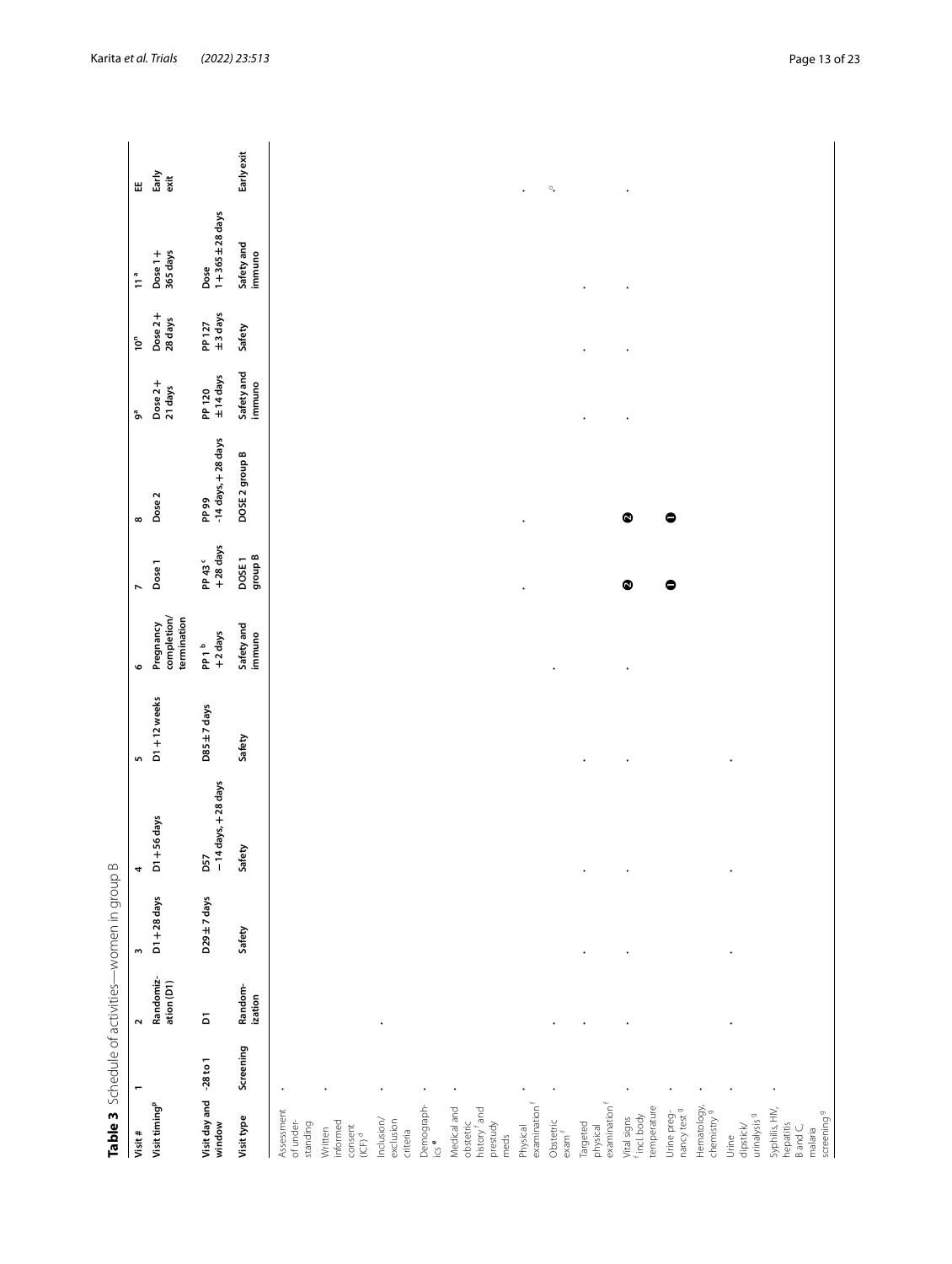| í      |
|--------|
|        |
|        |
|        |
|        |
|        |
|        |
|        |
| ۱<br>ŗ |
| r      |
|        |

| Table 3 (continued)                                                            |                |                         |                  |                               |                 |                                         |                                |                                 |                              |                    |                               |                   |
|--------------------------------------------------------------------------------|----------------|-------------------------|------------------|-------------------------------|-----------------|-----------------------------------------|--------------------------------|---------------------------------|------------------------------|--------------------|-------------------------------|-------------------|
| Visit #                                                                        | $\overline{ }$ | $\sim$                  | m                | 4                             | m               | $\circ$                                 | Z                              | $\infty$                        | ზ                            | $10^n$             | $\tilde{1}$                   | Ш                 |
| Visit timing <sup>p</sup>                                                      |                | Randomiz-<br>ation (D1) | $D1 + 28$ days   | $DT + 56$ days                | $D1 + 12$ weeks | completion/<br>termination<br>Pregnancy | Dose <sub>1</sub>              | Dose <sub>2</sub>               | Dose 2+<br>21 days           | Dose 2+<br>28 days | 365 days<br>Dose $1 +$        | Early<br>$ext{ }$ |
| Visit day and -28 to 1<br>window                                               |                | $\overline{\mathbf{a}}$ | $D29 \pm 7$ days | $-14$ days, $+28$ days<br>D57 | D85 ±7 days     | +2 days<br>pp 1 <sup>b</sup>            | +28 days<br>PP 43 <sup>c</sup> | $-14$ days, $+28$ days<br>PP 99 | $±14 \text{ days}$<br>PP 120 | ±3 days<br>PP 127  | $1 + 365 \pm 28$ days<br>Dose |                   |
| Visit type                                                                     | Screening      | Random-<br>ization      | Safety           | Safety                        | Safety          | Safety and<br>immuno                    | group B<br>DOSE <sub>1</sub>   | DOSE 2 group B                  | Safety and<br>immuno         | Safety             | Safety and<br>immuno          | Early exit        |
| ultrasound <sup>h</sup><br>Obstetric                                           |                | $\epsilon_{\rm s}$      |                  |                               |                 |                                         |                                |                                 |                              |                    |                               | $\circ_{\bullet}$ |
| Biometric<br>scan                                                              |                |                         |                  |                               |                 |                                         |                                |                                 |                              |                    |                               |                   |
| information<br>Contact                                                         |                |                         |                  |                               |                 |                                         |                                |                                 |                              |                    |                               |                   |
| Randomiza-<br>tion                                                             |                |                         |                  |                               |                 |                                         |                                |                                 |                              |                    |                               |                   |
| vaccination<br>symptoms <sup>1</sup><br>Pre-                                   |                |                         |                  |                               |                 |                                         | $\bullet$                      | $\bullet$                       |                              |                    |                               |                   |
| Vaccination                                                                    |                |                         |                  |                               |                 |                                         |                                |                                 |                              |                    |                               |                   |
| 30 min post-<br>observation <sup>1</sup><br>vaccination                        |                |                         |                  |                               |                 |                                         |                                |                                 |                              |                    |                               |                   |
| maternal,<br>fetal out-<br>Adverse<br>comes                                    |                |                         |                  |                               |                 |                                         |                                |                                 |                              |                    |                               |                   |
| SAE record-<br>ing<br>L                                                        |                |                         |                  |                               |                 |                                         |                                |                                 |                              |                    |                               |                   |
| medications <sup>k</sup><br>Concomitant                                        |                |                         |                  |                               |                 |                                         |                                |                                 |                              |                    |                               |                   |
| Delivery<br>history <sup>1</sup>                                               |                |                         |                  |                               |                 |                                         |                                |                                 |                              |                    |                               |                   |
| examination<br>pregnancy<br>physical<br>Post                                   |                |                         |                  |                               |                 |                                         |                                |                                 |                              |                    |                               |                   |
| Laboratory<br>ments $m$<br>assess-                                             |                |                         |                  |                               |                 |                                         |                                |                                 |                              |                    |                               |                   |
| supplemental<br>procedures<br>ogy subset<br>immunol-<br>$(N = 150)$<br>Group B |                | $\sim$                  | w                | 4                             | LN,             | 6                                       | $\overline{ }$                 | $\infty$                        | ō                            | $\overline{c}$     | $\Xi$                         | Ш                 |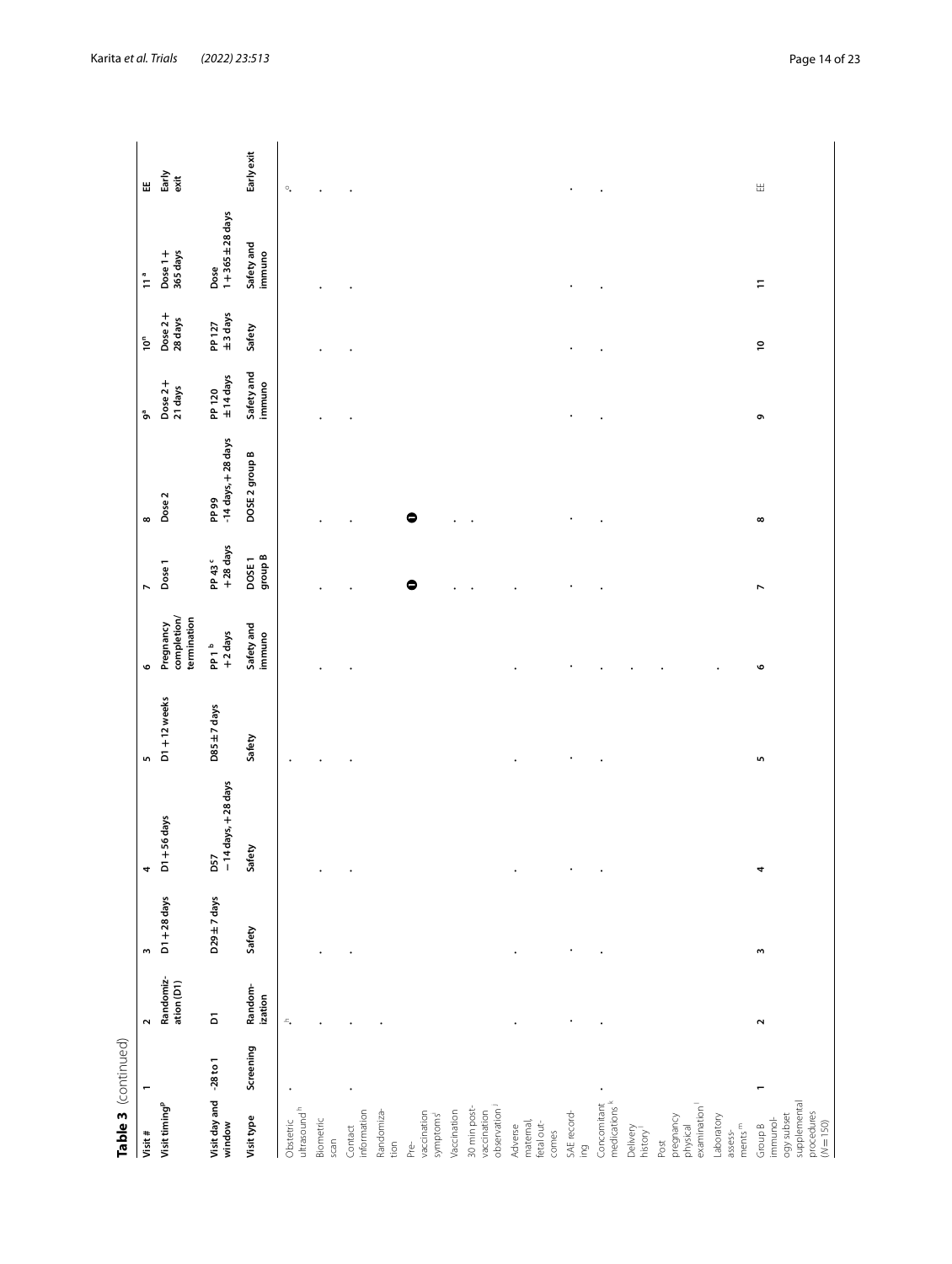| ۴ |
|---|
|   |
|   |
|   |
|   |
| r |
|   |
|   |
|   |
| ī |
|   |

| Table 3 (continued)                 |                                         |                                                                 |                                                                              |                                                                                                                                                                                                                           |                 |                                         |                                |                                                                                                                                    |                              |                    |                               |               |
|-------------------------------------|-----------------------------------------|-----------------------------------------------------------------|------------------------------------------------------------------------------|---------------------------------------------------------------------------------------------------------------------------------------------------------------------------------------------------------------------------|-----------------|-----------------------------------------|--------------------------------|------------------------------------------------------------------------------------------------------------------------------------|------------------------------|--------------------|-------------------------------|---------------|
| Visit#                              |                                         | $\mathbf{\Omega}$                                               | 3                                                                            | 4                                                                                                                                                                                                                         | S.              | o                                       | Z                              | $\infty$                                                                                                                           | ზ                            | ΰ                  | $\frac{a}{1}$                 | Ш             |
| Visit timing <sup>p</sup>           |                                         | Randomiz-<br>ation (D1)                                         | $D1 + 28$ days                                                               | $DI + 56$ days                                                                                                                                                                                                            | $D1 + 12$ weeks | completion/<br>termination<br>Pregnancy | Dose 1                         | Dose <sub>2</sub>                                                                                                                  | Dose 2+<br>21 days           | Dose 2+<br>28 days | 365 days<br>Dose 1+           | Early<br>exit |
| Visit day and -28 to 1<br>window    |                                         | δ                                                               | $D29 \pm 7$ days                                                             | $-14$ days, $+28$ days<br>D57                                                                                                                                                                                             | D85 ±7 days     | +2 days<br>pp 1 <sup>a</sup>            | +28 days<br>PP 43 <sup>c</sup> | $-14$ days, $+28$ days<br>PP 99                                                                                                    | $±14 \text{ days}$<br>PP 120 | ±3 days<br>PP 127  | $1 + 365 \pm 28$ days<br>Dose |               |
| Visit type                          | Screening                               | Random-<br>ization                                              | Safety                                                                       | Safety                                                                                                                                                                                                                    | Safety          | Safety and<br>immuno                    | group B<br>DOSE1               | DOSE 2 group B                                                                                                                     | Safety and<br>immuno         | Safety             | Safety and<br>immuno          | Early exit    |
| immuno-<br>Humoral                  |                                         |                                                                 |                                                                              |                                                                                                                                                                                                                           |                 |                                         | Φ                              |                                                                                                                                    |                              |                    |                               |               |
| sample<br>genicity<br>(serum)       |                                         |                                                                 |                                                                              |                                                                                                                                                                                                                           |                 |                                         |                                |                                                                                                                                    |                              |                    |                               |               |
| Breast milk<br>$(N = 10)$<br>sample |                                         |                                                                 |                                                                              |                                                                                                                                                                                                                           |                 |                                         | 0                              |                                                                                                                                    |                              |                    |                               |               |
|                                     | pre-dose;@pre-and post-dose             |                                                                 |                                                                              |                                                                                                                                                                                                                           |                 |                                         |                                |                                                                                                                                    |                              |                    |                               |               |
|                                     |                                         |                                                                 | <sup>a</sup> Visits 9 and 11 for group B immunology subset participants only |                                                                                                                                                                                                                           |                 |                                         |                                |                                                                                                                                    |                              |                    |                               |               |
|                                     |                                         |                                                                 | PP1 refers to the day of pregnancy completion/termination. Visit             |                                                                                                                                                                                                                           |                 |                                         |                                | 6 (PP1) should occur on the day of pregnancy completion/termination or within 2 days                                               |                              |                    |                               |               |
|                                     |                                         |                                                                 | "Visit 7 (PP 43) scheduled to occur at routine 6 week post-partum visit      |                                                                                                                                                                                                                           |                 |                                         |                                |                                                                                                                                    |                              |                    |                               |               |
|                                     |                                         | <sup>d</sup> Must be signed before first study-related activity |                                                                              |                                                                                                                                                                                                                           |                 |                                         |                                |                                                                                                                                    |                              |                    |                               |               |
|                                     | home), and international travel history |                                                                 |                                                                              | Maternal demographic information to be collected at screening includes: date of birth, race/ethnicity, education level, geographical location/residence, occupation, household size (number of persons living in the same |                 |                                         |                                |                                                                                                                                    |                              |                    |                               |               |
|                                     |                                         |                                                                 |                                                                              | Information to be collected for medical and obstetric history, physical exams, and vital signs is specified in the protocol                                                                                               |                 |                                         |                                |                                                                                                                                    |                              |                    |                               |               |
|                                     |                                         |                                                                 | 9 Urine dipstick for protein and glucose results will be performed           |                                                                                                                                                                                                                           |                 |                                         |                                | at these visits. If results are 1 + or greater, then additional work-up for pre-eclampsia or gestational diabetes may be warranted |                              |                    |                               |               |
|                                     |                                         |                                                                 | h Ultrasound not required at visit 2 if screening (visit 1) ultrasound       | completed within past 10 days and no other indication for ultrasound                                                                                                                                                      |                 |                                         |                                |                                                                                                                                    |                              |                    |                               |               |
|                                     |                                         |                                                                 | Investigator must check for acute illness or body temperature $\geq$ 3       |                                                                                                                                                                                                                           |                 |                                         |                                | 8.0 °C at the time of vaccination. In such cases, the participant may be vaccinated at later time point                            |                              |                    |                               |               |
|                                     |                                         |                                                                 |                                                                              | Participants will be closely observed for a minimum of 30 min post-vaccination                                                                                                                                            |                 |                                         |                                |                                                                                                                                    |                              |                    |                               |               |
|                                     |                                         |                                                                 |                                                                              | $^{\rm k}$ ncludes any medical treatment/medications given to the mother during delivery (e.g., antibiotic prophylaxis)-specifying names of medications administered                                                      |                 |                                         |                                |                                                                                                                                    |                              |                    |                               |               |
|                                     |                                         |                                                                 |                                                                              | Information to be collected for delivery history and post-pregnancy examination is specified in the protocol                                                                                                              |                 |                                         |                                |                                                                                                                                    |                              |                    |                               |               |
|                                     |                                         |                                                                 |                                                                              | $^{\mathsf{m}}$ Any routine laboratory assessment performed at time of delivery and other laboratory tests as medically indicated                                                                                         |                 |                                         |                                |                                                                                                                                    |                              |                    |                               |               |
|                                     |                                         |                                                                 |                                                                              | " Visit 10: for women not part of the immunogenicity subset this visit will be the end of the trial                                                                                                                       |                 |                                         |                                |                                                                                                                                    |                              |                    |                               |               |
|                                     |                                         | <sup>o</sup> Not required if participant is not pregnant        |                                                                              |                                                                                                                                                                                                                           |                 |                                         |                                |                                                                                                                                    |                              |                    |                               |               |
|                                     |                                         |                                                                 |                                                                              | P If pregnancy completion/termination in a group B woman occurs prior to performing all in-pregnancy protocol visits, these missed visits will not be considered as protocol deviations                                   |                 |                                         |                                |                                                                                                                                    |                              |                    |                               |               |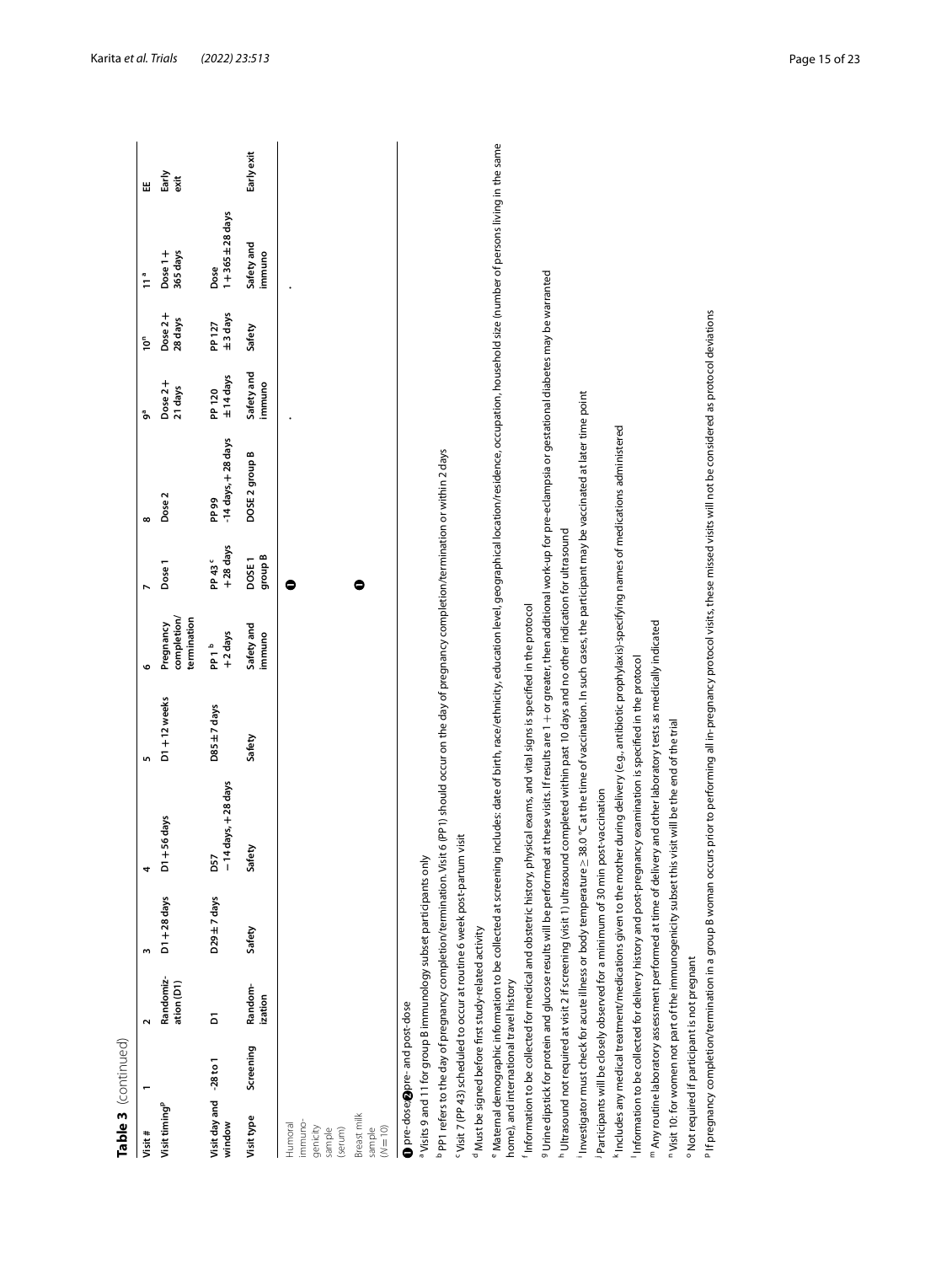#### <span id="page-15-0"></span>**Table 4** Schedule of activities—women From Umurinzi

| Visit#                                                                            | $\mathbf{1}$     | $\overline{2}$                       | 3                        | 4                                         | 5                                 | <b>EE</b>         |
|-----------------------------------------------------------------------------------|------------------|--------------------------------------|--------------------------|-------------------------------------------|-----------------------------------|-------------------|
| <b>Visit timing</b>                                                               |                  | Dose 2                               | Dose 2+28 days Pregnancy | completion/<br>termination                | $PP 1 + 42$ days Early            | exit              |
| Visit day and window                                                              | $-28$ to 1       | <b>D57</b><br>$-14$ days, $+28$ days | $D85 \pm 7$ days         | PP <sub>1</sub> <sup>a</sup><br>$+2$ days | PP 43 <sup>b</sup><br>$± 14$ days |                   |
| Visit type                                                                        | Screening Dose 2 |                                      | Safety                   | Safety and immuno Safety                  |                                   | <b>Early exit</b> |
| Assessment of understanding                                                       |                  |                                      |                          |                                           |                                   |                   |
| Written informed consent (ICF) <sup>c</sup>                                       |                  |                                      |                          |                                           |                                   |                   |
| Inclusion/exclusion criteria                                                      |                  |                                      |                          |                                           |                                   |                   |
| Demographics <sup>d</sup>                                                         |                  |                                      |                          |                                           |                                   |                   |
| Medical and obstetric history <sup>e</sup> ; pre-<br>pregnancy and pre-study meds |                  |                                      |                          |                                           |                                   |                   |
| Physical examination <sup>e</sup>                                                 |                  |                                      |                          |                                           |                                   |                   |
| Obstetric exam <sup>e</sup>                                                       |                  |                                      |                          |                                           |                                   | .m                |
| Targeted physical exam <sup>e</sup>                                               |                  |                                      |                          |                                           |                                   |                   |
| Vital signs <sup>e</sup> incl. body temperature                                   |                  | 0                                    |                          |                                           |                                   |                   |
| Urine pregnancy test f                                                            |                  |                                      |                          |                                           |                                   |                   |
| Hematology, chemistry f                                                           |                  |                                      |                          |                                           |                                   |                   |
| Urine dipstick/urinalysis f                                                       |                  |                                      |                          |                                           |                                   |                   |
| Syphilis, HIV, hepatitis B and C, malaria<br>screening f                          |                  |                                      |                          |                                           |                                   |                   |
| Obstetric ultrasound <sup>9</sup>                                                 |                  |                                      |                          |                                           |                                   | $\cdot^m$         |
| Biometric scan                                                                    |                  |                                      |                          |                                           |                                   |                   |
| Contact information                                                               |                  |                                      |                          |                                           |                                   |                   |
| Pre-vaccination symptoms h                                                        |                  |                                      |                          |                                           |                                   |                   |
| Vaccination                                                                       |                  |                                      |                          |                                           |                                   |                   |
| 30 min post-vaccination observation <sup>i</sup>                                  |                  |                                      |                          |                                           |                                   |                   |
| Adverse maternal, fetal outcomes                                                  |                  |                                      |                          |                                           |                                   |                   |
| SAE recording                                                                     |                  |                                      |                          |                                           |                                   |                   |
| Concomitant medications <sup>j</sup>                                              |                  |                                      |                          |                                           |                                   |                   |
| Delivery history <sup>k</sup>                                                     |                  |                                      |                          |                                           |                                   |                   |
| Post pregnancy physical examination k                                             |                  |                                      |                          |                                           |                                   |                   |
| Laboratory assessments <sup>1</sup>                                               |                  |                                      |                          |                                           |                                   |                   |

**O** pre-dose; **O** pre- and post-dose

<sup>a</sup> PP 1 refers to the day of pregnancy completion/termination. Visit 4 (PP 1) should occur on the day of pregnancy completion/termination or within 2 days

<sup>b</sup> Visit 5 (PP 43) scheduled to occur at routine 6 week post-partum visit

<sup>c</sup> Must be signed before first study-related activity

<sup>d</sup> Maternal demographic information to be collected at screening includes: date of birth, race/ethnicity, education level, geographical location/residence, occupation, household size (number of persons living in the same home), and international travel history

<sup>e</sup> Information to be collected for medical and obstetric history, physical exams, and vital signs is specified in the protocol

 $^{\mathsf{f}}$  Urine dipstick for protein and glucose will be performed at these visits. If results are 1  $+$  or greater, additional work-up for pre-eclampsia and gestational diabetes may be warranted

<sup>g</sup> Ultrasound not required at visit 2 if screening (visit 1) ultrasound completed within past 10 days and no other indication for ultrasound

<sup>h</sup> Investigator must check for acute illness or body temperature≥38.0 °C at the time of vaccination. In such cases, the participant may be vaccinated at later time point <sup>i</sup> Participants will be closely observed for a minimum of 30 min post-vaccination

j Includes any medical treatment/medications given to the mother during delivery (e.g., antibiotic prophylaxis)-specifying names of medications administered

k Information to be collected for delivery history and post-pregnancy examination is specified in the protocol

l Any routine laboratory assessment performed at time of delivery and other laboratory tests as medically indicated

m Not required if participant is not pregnant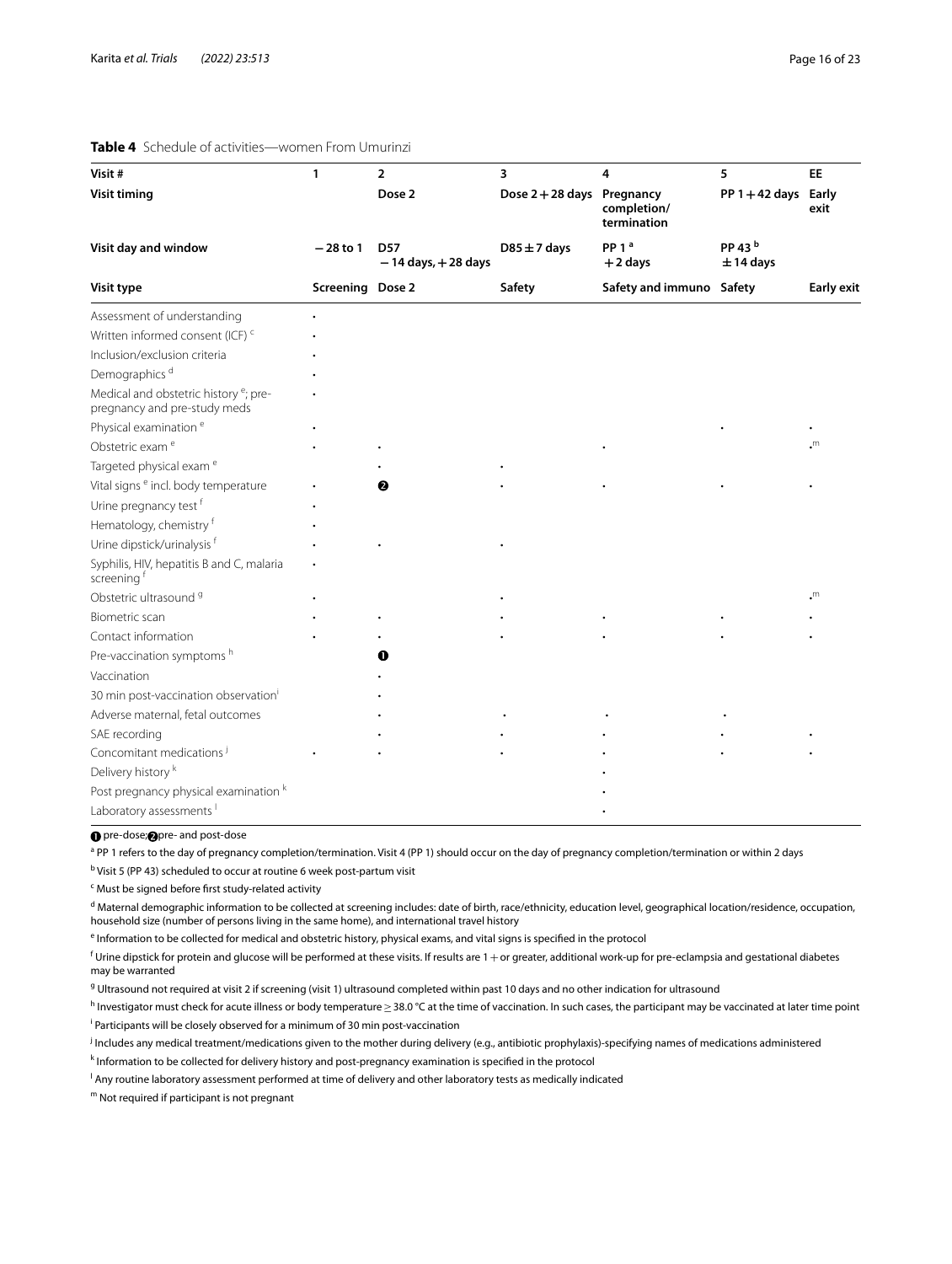#### <span id="page-16-0"></span>**Table 5** Schedule of activities—neonates/infants from groups A, B, and Umurinzi

| Visit#                                             | 1 <sup>a</sup>                       | 2 <sup>b</sup>              | 3                   |
|----------------------------------------------------|--------------------------------------|-----------------------------|---------------------|
| <b>Visit timing</b>                                | Pregnancy completion/<br>termination | $PP1 + 42$ days             | $PP1 + 98$ days     |
| Visit day and window                               | PP <sub>1</sub><br>$+2$ days         | <b>PP 43</b><br>$± 14$ days | PP 99 $\pm$ 14 days |
| Visit type                                         | Safety                               | Safety                      | Safety and immuno   |
| Fetal monitoring during labor <sup>c</sup>         |                                      |                             |                     |
| Birth outcome <sup>d</sup>                         |                                      |                             |                     |
| Apgar score <sup>e</sup>                           |                                      |                             |                     |
| Neonatal physical exam <sup>f</sup>                |                                      |                             |                     |
| Medication <sup>9</sup>                            | ٠                                    | ٠                           | $\bullet$           |
| Nutrition <sup>h</sup>                             |                                      |                             |                     |
| Infant physical exam <sup>f</sup>                  |                                      |                             |                     |
| Adverse neonatal/infant outcomes                   |                                      |                             |                     |
| SAE collection                                     |                                      |                             |                     |
| Humoral immunogenicity sample (serum) <sup>i</sup> |                                      |                             |                     |

<sup>a</sup> Visit 1 (PP 1) should occur on the day of pregnancy completion or within 2 days

<sup>b</sup> Informed consent for any study procedures to be performed for infants≥28 days of age will be obtained from mother at enrolment

<sup>c</sup> Record key findings of fetal monitoring such as fetal position at delivery, gestational age, complications, fetal heart rate, and uterine contractions during labor

<sup>d</sup> Live birth, stillbirth, neonatal death, parity

<sup>e</sup> Measured at 1, 5, and 10 min

 $^{\mathsf{f}}$  Information to be collected for neonatal physical examination and infant physical examination is specified in the protocol

<sup>g</sup> Any medical or intervention given to the neonate (e.g., antibiotic treatment, exchange transfusion, intravenous fluids, steroids or other immunosuppressive therapies, herbal remedies, respiratory support)

h Type of feeds (e.g., breast milk (mother/donor), formula feeding, parenteral nutrition, mixed feeding) and their respective start and stop times should be recorded in months of age

i Blood sample (1 mL) of 75 infants born to women from the group A immunology subset

# **Data collection and management**

#### **Plans for assessment and collection of outcomes {18a}**

All study-related procedures among pregnant women and their newborns will be performed in District Hospitals including pre-enrolment screening and post-delivery evaluation of the mother and child. Study visits will be conducted at the same time as planned ANC visits when possible. Outcomes may be abstracted from medical records and women will be tracked over the study using a unique study ID combined with their District Hospitalassigned medical record ID and biometric data collection. All participating District Hospital units will have the appropriate training and diagnostic capability to capture trial endpoints. Data will be entered into RedCap Cloud collection forms.

# **Plans to promote participant retention and complete follow‑up {18b}**

Study participants are pregnant women and they have regular clinic visits; therefore, there are no foreseen major issues with participant retention at this stage. The following study tools/materials/initiatives are available to further ensure participant retention:

Participants will be reimbursed for travel costs to and from the study site.

- Study visits and contacts will allow sites to develop and maintain a relationship with participants
- Participants are being mobilized from communities within the catchment area of the study site to make participant out-reach feasible
- Mobile messaging technology (MOTECH) will be utilized to stay in close contact with participants. This is automated phone messaging system that will use follow-up messages to participants and reminders of when to return to clinics for a visit
- Community engagement staff of study site will reach out proactively and directly to study participants for any missing visits

#### **Data management {19}**

Steps to be taken to ensure the accuracy and reliability of data include the selection of qualifed investigators and appropriate study sites, review of protocol procedures with the investigator and study-site personnel before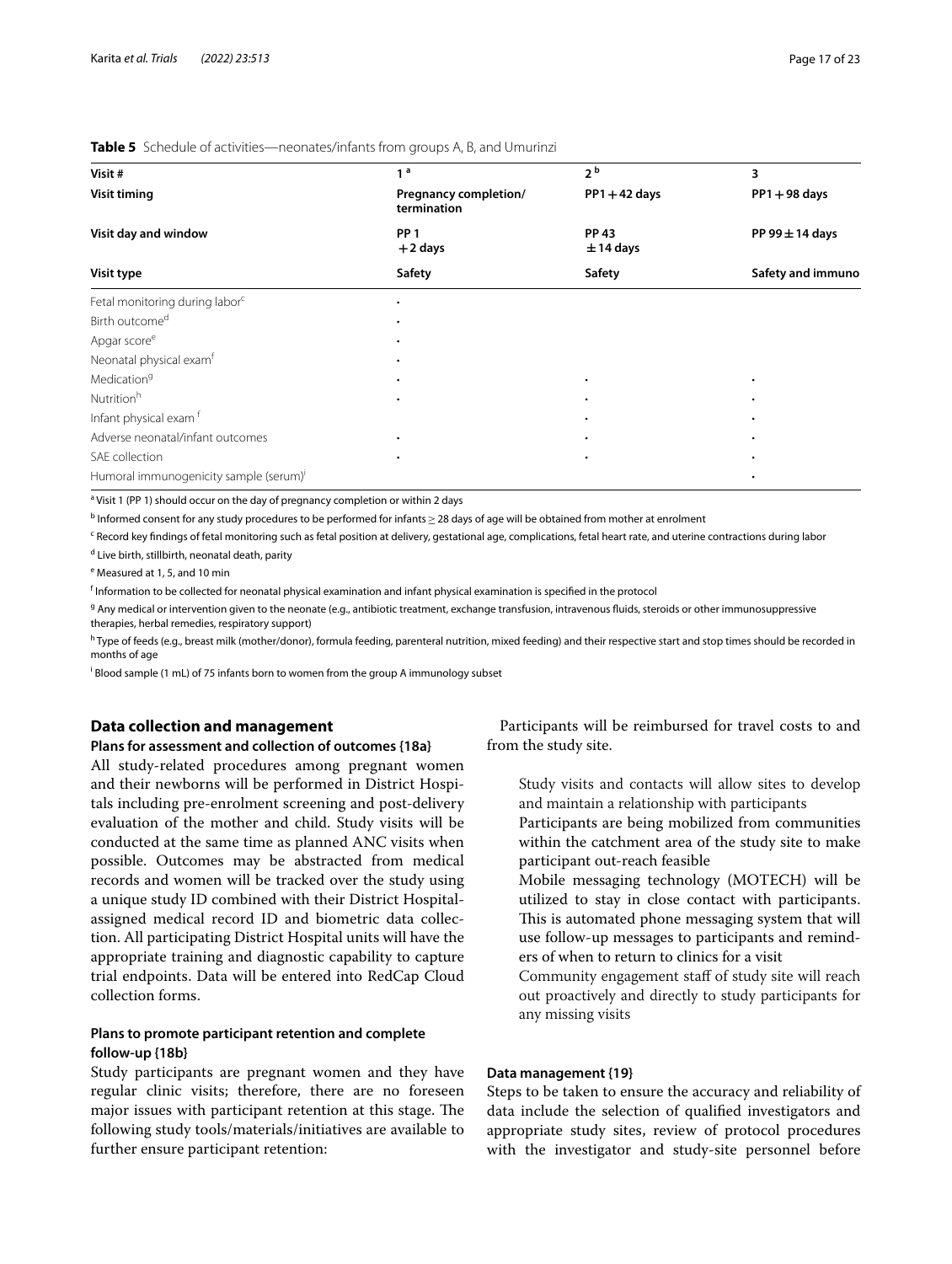the study, and periodic monitoring visits by the sponsor. Written instructions will be provided for collection, handling, storage, and shipment of samples. Guidelines for CRF completion will be provided and reviewed with study-site personnel before the start of the study.

The sponsor will review CRF for accuracy and completeness during on-site monitoring visits and after transmission to the sponsor; any discrepancies will be resolved with the investigator or designee, as appropriate. After the upload of the data into the study database, they will be verifed for accuracy and consistency with the data sources. The Data Management Plan (DMP) details data entry and coding procedures, secure storage, data range checks for data values, manual data review procedures, source data verifcation, and system and user query generation and resolution guidelines.

#### **Confdentiality {27}**

The collection and processing of personal data from participants enrolled in this study will be limited to those data that are necessary to fulfll the objectives of the study. These data will be collected and processed with adequate precautions to ensure confdentiality and compliance with applicable data privacy protection laws and regulations. Appropriate technical and organizational measures to protect the personal data against unauthorized disclosures or access, accidental or unlawful destruction, or accidental loss or alteration must be put in place. Sponsor personnel whose responsibilities require access to personal data agree to keep the identity of participants confdential.

The informed consent obtained from the participant includes explicit consent for the processing of personal data and for the investigator/institution to allow direct access to his or her original medical records (source data/ documents) for study-related monitoring, audit, IEC/ IRB review, and regulatory inspection. This consent also addresses the transfer of the data to other entities and to other countries.

# **Plans for collection, laboratory evaluation, and storage of biological specimens for genetic or molecular analysis in this trial/future use {33}**

Samples collected in this study may be stored for up to 15 years (or according to local regulations) for additional research. Samples will only be used to understand Ad26.ZEBOV and MVA-BN-Filo, to understand EVD, to understand diferential intervention responders, and to develop tests/assays related to Ad26.ZEBOV and MVA-BN-Filo and EVD. The research may begin at any time during the study or the post-study storage period. Stored samples will be coded throughout the sample storage and analysis process and will not be labeled with personal identifiers. The informed consent obtained from the participant includes information on the time period that samples will be stored. Participants may withdraw their consent for their samples to be stored for research.

## **Statistical methods**

# **Statistical methods for primary and secondary outcomes {20a}**

For purposes of analysis, the following populations are defned:

- Full analysis set (FAS): The FAS will include all randomized participants. All safety analyses will be made on the FAS
- Per-protocol immunogenicity (PPI): The PPI population will include all randomized and vaccinated participants for whom immunogenicity data are available excluding participants with major protocol deviations expecting to impact the immunogenicity outcomes

Of note, women enrolled from Umurinzi will be analyzed separately. No formal statistical testing is planned. The number and percentage of participants screened, enrolled, randomized, receiving two vaccine doses, and completing follow-up will be summarized by study arm.

Baseline demographic characteristics (including gestational age and obstetric risk assessment) will be tabulated overall and by study arm.

The frequency and percentage of women for whom at least one of the indicated adverse outcomes was reported as a primary endpoint (see above) will be summarized by study group. For each separate adverse maternal/ fetal and adverse neonatal/infant outcome, the number and percentage of participants who experience at least 1 occurrence of the given event will also be tabulated by study group (groups A and B, and their infants). The verbatim terms used in the CRF by investigators to identify AEs will be coded using the Medical Dictionary for Regulatory Activities (MedDRA). The reporting of the categorical safety data will include the incidence, severity, relatedness, and type of AEs. Continuous safety parameters will be analyzed descriptively (showing the mean, standard deviation, median, and quartiles [Q1 and Q3]).

For participants from group A, all reported AEs, events-related diary information (solicited local at injection site and systemic, and unsolicited) with onset within 4 weeks post dose 1 or dose 2 vaccination (i.e., treatmentemergent AEs) will be included in the analysis. For each AE, the number and percentage of participants who experience at least 1 occurrence of the given event will be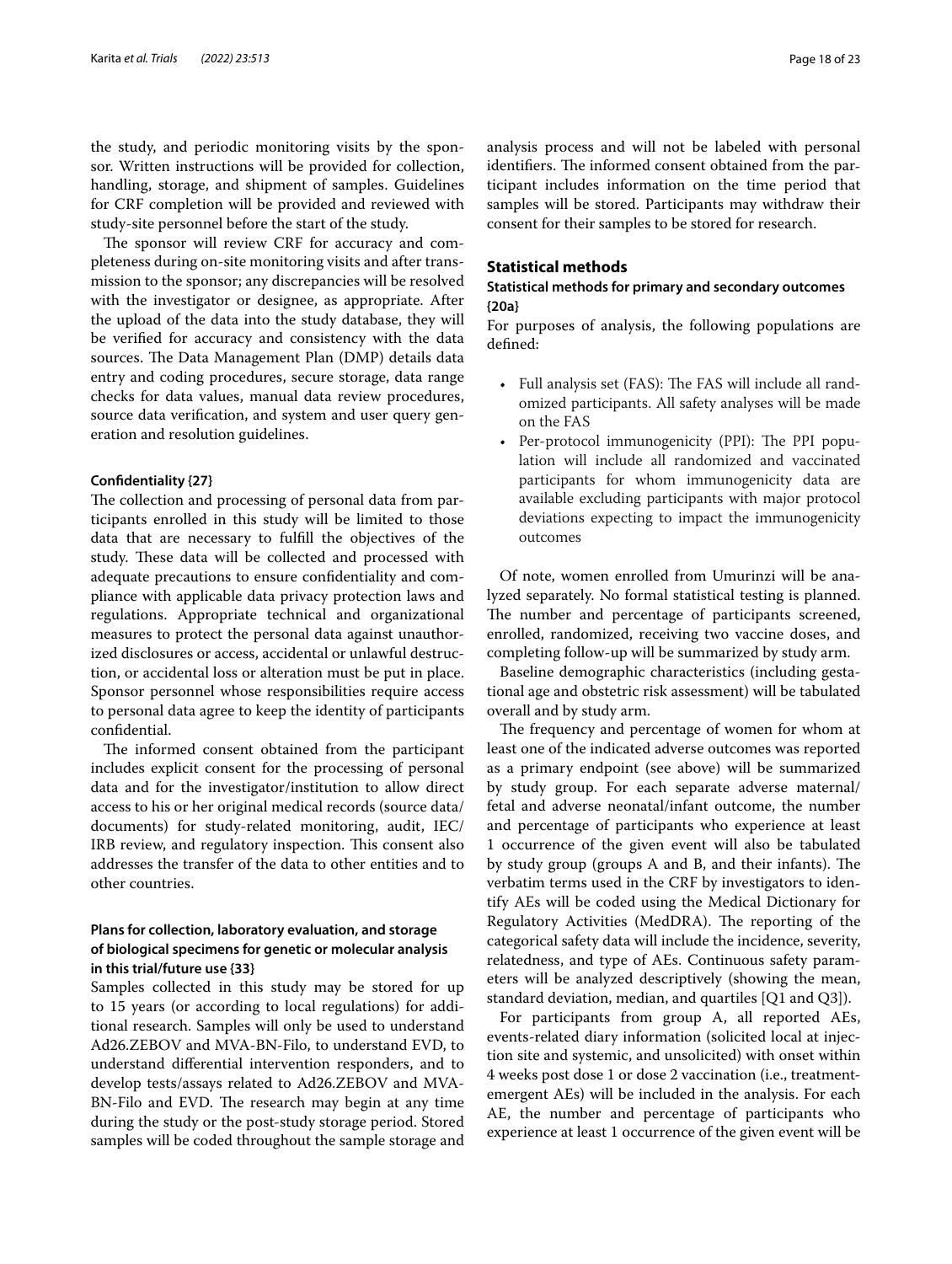summarized. Of note, solicited and unsolicited AEs will not be collected for group B participants.

Summaries, listings, datasets, or participant narratives may be provided, as appropriate, for those participants who die, who discontinue intervention due to an AE, or who experience a severe or a serious AE.

For participants from group A, solicited local (at injection site) and systemic AEs will be summarized descriptively. The overall frequencies per as well as frequencies according to severity and duration will be calculated for solicited AEs. In addition, the number and percentages of participants with at least one solicited local (at injection site) or systemic AE will be presented. Frequencies of unsolicited AEs, separately for all and vaccinationrelated only, will be presented by System Organ Class and preferred term, while those of solicited AEs will be presented only by preferred term.

Laboratory data will be listed by type of laboratory test. Reference ranges and markedly abnormal results will be used in the listing of laboratory data. Laboratory analyses will not be conducted routinely after screening.

Vital signs including temperature, pulse/heart rate, and blood pressure (systolic and diastolic) will be summarized over time, using descriptive statistics and/or graphically. The percentage of participants with values beyond clinically important limits will be summarized.

Physical examination fndings will be listed.

The immunogenicity analyses will be performed on the PPI set. Descriptive statistics of the anti-EBOV GP binding antibody (including responder rate, geometric means with their corresponding 95% CIs, median, interquartile range, minimum, maximum, as applicable) will be calculated for continuous immunologic parameters at each time point. Graphical representations of immunologic parameters will be prepared, as applicable. Frequency tabulations will be calculated for discrete (qualitative) immunologic parameters at each time point.

Detailed statistical methodology for all analyses are described in the statistical analysis plan (SAP).

#### **Interim analyses {21b}**

There are no planned interim analyses. If required, an interim analysis may be performed during the study for the purpose of informing future vaccine-related decisions in a timely manner. Study pausing rules, including who reviews reasons for study pause and makes determinations regarding the decision to terminate the trial, are described below.

# **Methods for additional analyses (e.g., subgroup analyses) {20b}**

No additional analyses are planned.

# **Methods in analysis to handle protocol non‑adherence and any statistical methods to handle missing data {20c}** The safety analysis will be done on the full analysis

dataset. No data will be imputed.

# **Plans to give access to the full protocol, participant level‑data and statistical code {31c}**

The protocol itself is shared with this manuscript. Janssen has an agreement with the Yale Open Data Access (YODA) Project to serve as the independent review panel for evaluation of requests for CSRs and participant level data from investigators and physicians for scientifc research that will advance medical knowledge and public health. Data will be made available following publication and approval by YODA of any formal requests with a defned analysis plan. For more information on this process or to make a request, please visit The Yoda Project site at [http://yoda.yale.edu.](http://yoda.yale.edu) The data sharing policy of Janssen Pharmaceutical Companies of Johnson & Johnson is available at [https://www.janssen.](https://www.janssen.com/clinical-trials/transparency) [com/clinical-trials/transparency](https://www.janssen.com/clinical-trials/transparency).

## **Oversight and monitoring**

# **Composition of the coordinating center and trial steering committee {5d}**

The Center for Family Health Research (CFHR), led by the principal investigator, Dr. Etienne Karita, in Kigali, Rwanda, is coordinating the implementation of this trial in the participating country of Rwanda. The trial steering committee comprises representatives from CFHR, Emory University, Janssen Vaccines and Prevention (regulatory sponsor), and the Coalition for Epidemic Preparedness and Innovation (CEPI)-the trial funder.

# **Composition of the data monitoring committee, its role and reporting structure {21a}**

An independent data monitoring committee (IDMC) will be established to review aggregated safety data and to ensure the continuing safety of the participants enrolled in this study. This committee will consist of at least one medical expert in each of the relevant therapeutic areas of obstetrics and pediatrics and at least one statistician; committee membership responsibilities, authorities, and procedures are documented in its Charter. All members are independent from the sponsor and have no competing interests. The committee will meet periodically to review all available aggregated safety data at that point in time. After the review, the IDMC will make recommendations regarding the continuation of the study.

The IDMC will review safety data related to a study pause and provide a written recommendation to the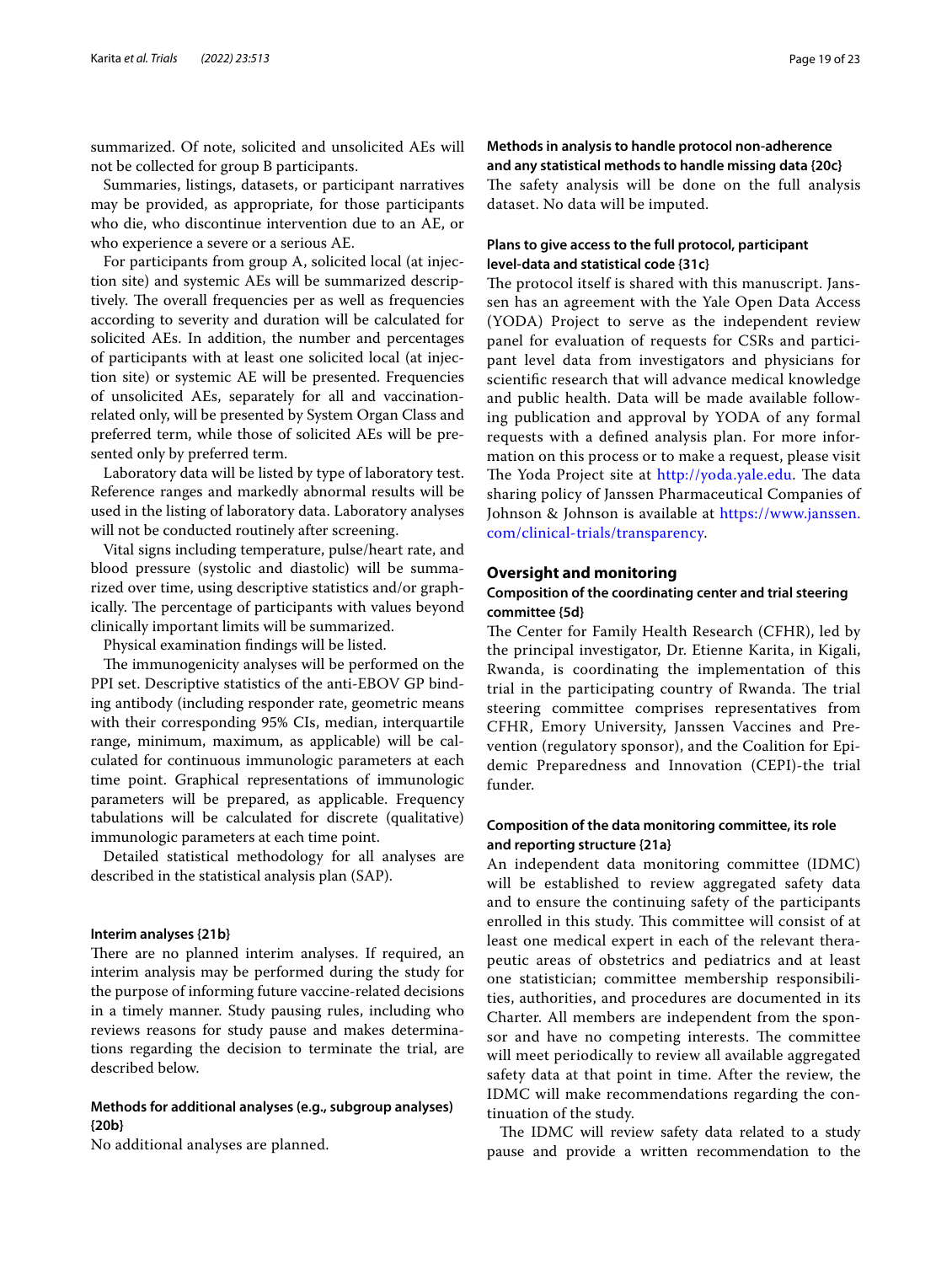sponsor as to whether study activities, including vaccination, should be resumed.

Vaccinations for an individual participant may be suspended for safety concerns other than those described in the pausing criteria, at the discretion of the investigator if he/she feels the participant's safety may be threatened. The sponsor's medical monitor or designee or the investigator(s) (upon consultation with the sponsor's medical monitor or designee) may initiate IDMC review for any single event or combination of multiple events which, in their professional opinion, could jeopardize the safety of the participants or the reliability of the data. Vaccinations for the study may be suspended for safety concerns other than those described above, or before pausing rules are met, if, in the judgment of the IDMC, participant safety may be threatened.

#### *Adverse event reporting and harms {22}*

If a serious and unexpected AE occurs for which there is evidence suggesting a causal relationship between the study vaccine and the event (e.g., death from anaphylaxis), the event must be reported as a serious and unexpected suspected adverse reaction even if it is a component of the study endpoint (e.g., all-cause mortality). All AEs, regardless of seriousness, severity, or presumed relationship to study vaccine, must be recorded using medical terminology in the source document and the CRF. Whenever possible, diagnoses should be given when signs and symptoms are due to a common etiology (e.g., cough, runny nose, sneezing, sore throat, and head congestion should be reported as "upper respiratory infection"). Investigators must record in the CRF their opinion concerning the relationship of the AE to study therapy. All measures required for AE management must be recorded in the source document and reported according to sponsor instructions. For all studies with an outpatient phase, including open-label studies, the participant may be provided with a "wallet (study) card" and instructed to carry this card with them for the duration of the study indicating the following:

- Study number
- Statement, in the local language(s), that the participant is participating in a clinical study
- Investigator's name and 24-h contact telephone number
- Local sponsor's name and 24-h contact telephone number (for medical personnel only)
- Site number
- Participant number
- Any other information that is required to do an emergency breaking of the blind

All SAEs that have not resolved by the end of the study, or that have not resolved upon discontinuation of the participant's participation in the study, must be followed until any of the following occurs:

- The event resolves
- The event stabilizes
- The event returns to baseline, if a baseline value/status is available
- The event can be attributed to agents other than the study vaccine or to factors unrelated to study conduct
- It becomes unlikely that any additional information can be obtained (participant or health care practitioner refusal to provide additional information, lost to follow-up after demonstration of due diligence with follow-up efforts)

Suspected transmission of an infectious agent by a medicinal product will be reported as a SAE. Any event requiring hospitalization (or prolongation of hospitalization) that occurs during the course of a participant's participation in a study must be reported as a SAE, except hospitalizations for the following:

- Hospitalization for normal pregnancy completion (i.e., delivery)
- Hospitalizations not intended to treat an acute illness or AE (e.g., social reasons such as pending placement in long-term care facility)
- Surgery or procedure planned before entry into the study (must be documented in the CRF). Note: Hospitalizations that were planned before the signing of the ICF, and where the underlying condition for which the hospitalization was planned has not worsened, will not be considered SAEs. Any AE that results in a prolongation of the originally planned hospitalization is to be reported as a new SAE.

The cause of death of a participant in a study, whether or not the event is expected or associated with the study vaccine, is considered a SAE.

#### **Frequency and plans for auditing trial conduct {23}**

Representatives of the sponsor's clinical quality assurance department may visit the study site at any time during or after completion of the study to conduct an audit of the study in compliance with regulatory guidelines and company policy. These audits will require access to all study records, including source documents, for inspection. Participant privacy must, however, be respected. The investigator and study-site personnel are responsible for being present and available for consultation during routinely scheduled study-site audit visits conducted by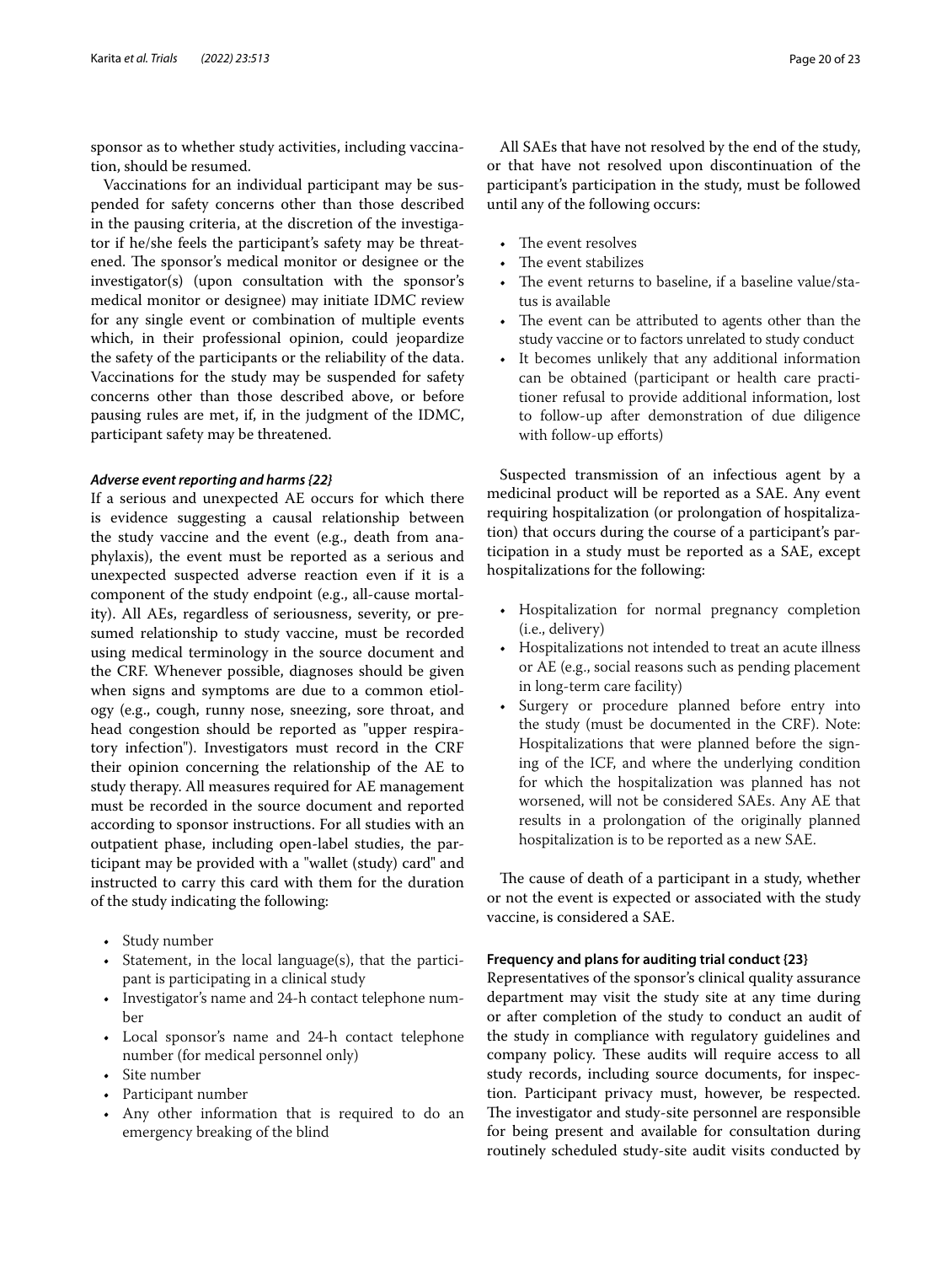the sponsor or its designees. Similar auditing procedures may also be conducted by agents of any regulatory body, either as part of a national GCP compliance program or to review the results of this study in support of a regulatory submission. The investigator should immediately notify the sponsor if he or she has been contacted by a regulatory agency concerning an upcoming inspection.

# **Plans for communicating important protocol amendments to relevant parties (e.g., trial participants, ethical committees) {25}**

Neither the investigator nor the sponsor will modify this protocol without a formal amendment by the sponsor. All protocol amendments must be issued by the sponsor and signed and dated by the investigator. Protocol amendments must not be implemented without prior IEC/IRB approval, or when the relevant competent authority has raised any grounds for non-acceptance, except when necessary to eliminate immediate hazards to the participants, in which case the amendment must be promptly submitted to the IEC/IRB and relevant competent authority. Documentation of amendment approval by the investigator and IEC/ IRB must be provided to the sponsor. When the change(s) involve only logistic or administrative aspects of the study, the IEC/IRB (where required) only needs to be notifed.

During the course of the study, in situations where a departure from the protocol is unavoidable, the investigator or other physician in attendance will contact the appropriate sponsor representative listed in the Contact Information page(s), which will be provided as a separate document. Except in emergency situations, this contact should be made before implementing any departure from the protocol. In all cases, contact with the sponsor must be made as soon as possible to discuss the situation and agree on an appropriate course of action. The data recorded in the CRF and source documents will refect any departure from the protocol, and the source documents will describe this departure and the circumstances requiring it.

#### **Dissemination plans {31a}**

Consistent with Good Publication Practices and International Committee of Medical Journal Editors (ICMJE) guidelines, the sponsor shall have the right to publish such primary (multicenter) data and information without approval from the investigator. The investigator has the right to publish study site-specifc data after the primary data are published. If an investigator wishes to publish information from the study, a copy of the manuscript must be provided to the sponsor for review at least 60 days before submission for publication or presentation. Expedited reviews will be arranged for abstracts, poster presentations, or other materials. If requested by the sponsor in writing, the investigator will withhold such publication for up to an additional 60 days to allow for fling of a patent application. In the event that issues arise regarding scientifc integrity or regulatory compliance, the sponsor will review these issues with the investigator. The sponsor will not mandate modifications to scientifc content and does not have the right to suppress information. Authorship of publications resulting from this study will be based on the guidelines on authorship, such as those described in the ICMJE Recommendations for the Conduct, Reporting, Editing and Publication of Scholarly Work in Medical Journals, which state that the named authors must have made a signifcant contribution to the conception or design of the work; or the acquisition, analysis, or interpretation of the data for the work; and drafted the work or revised it critically for important intellectual content; and given fnal approval of the version to be published; and agreed to be accountable for all aspects of the work in ensuring that questions related to the accuracy or integrity of any part of the work are appropriately investigated and resolved.

#### *Public and patient involvement in the protocol*

No members of the public or patient populations were involved in the design of this protocol.

# **Discussion**

Some practical and operational issues warrant discussion. First, efforts will be made to ensure that the reference ranges for the various laboratory measures are relevant in the Rwandan context. The reference ranges in this protocol are broad as many reference ranges are unknown in the Rwandan context. These can be modified based on the reference ranges used locally at the study site laboratories. Another practical issue is determining gestational age and estimated date of delivery. We will develop procedures for determining a "consensus" estimated date of delivery based on last menstrual period and ultrasound. Though this is not a blinded trial, it is notable that labor and delivery staff are not associated with the trial and do not know which arm the women are in. This may prevent some bias when assessing maternal and newborn outcomes. The decision to potentially allow enrollment of women during their frst trimester of pregnancy after rigorous safety data review by medical officers and the IDMC may provide additional, novel data that supports vaccinating and protecting women and their fetuses as early in pregnancy as possible. We expect the proportion of women recruited into the study during their frst trimester to be between 1.5% (assuming the IDMC does not open recruitment to this population) and 4.25% (assuming the IDMC does open recruitment to this population and based on an expected rate of enrollment of this group beginning half-way through the study). Finally, this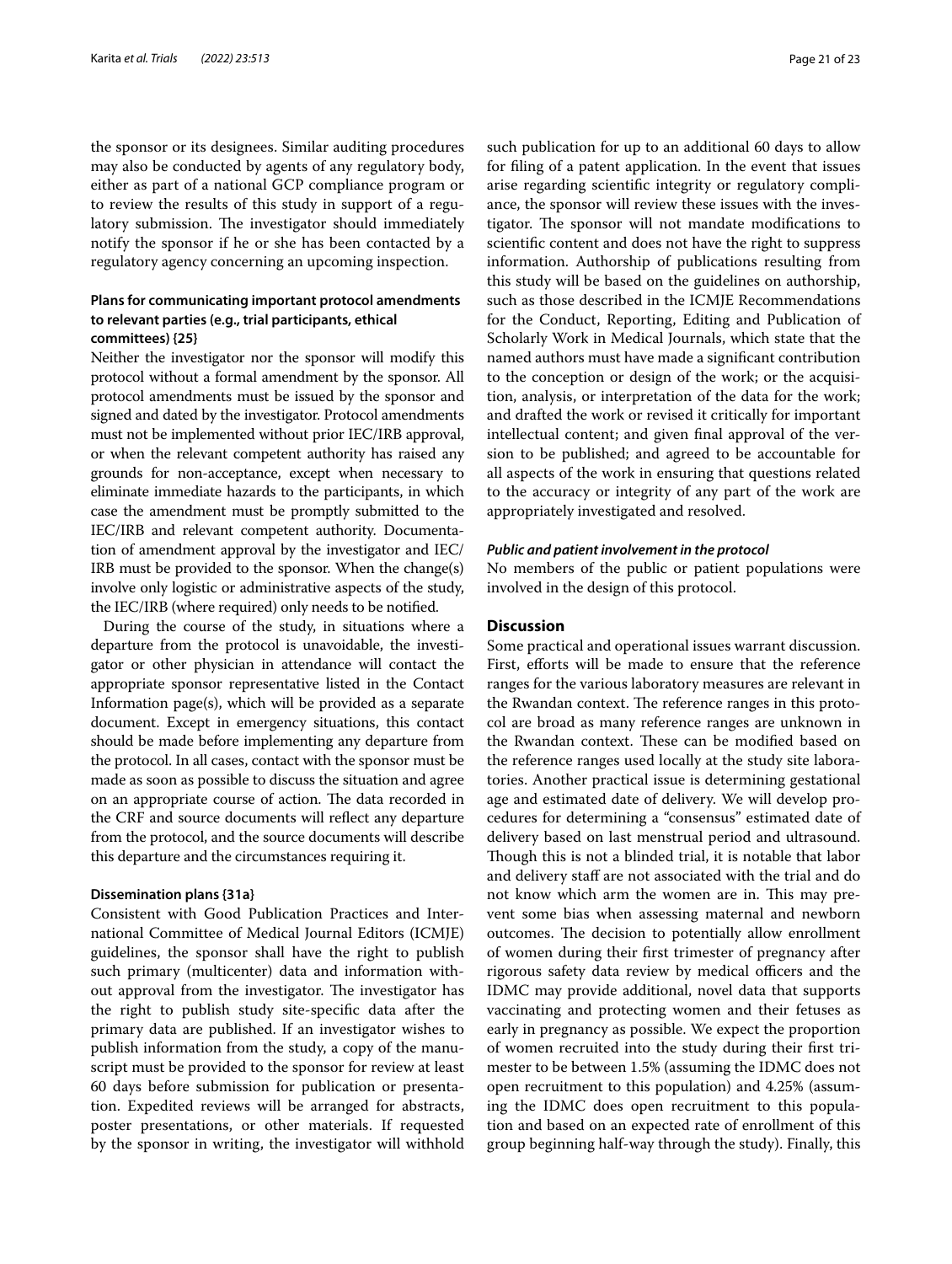trial is being conducted during the COVID-19 pandemic. Some COVID-19 symptoms may be similar to vaccine reactogenicity. Additionally, nationwide restrictions due to COVID-19 may necessitate some remote data collection and could impact site monitor visitation schedules.

# **Trial status**

Protocol version number and date: July 8, 2020 v2.0 Date recruitment began: 6 October 2020.

Approximate date when recruitment will be completed: January 2022.

#### **Abbreviations**

AE: Adverse event; ANC: Antenatal clinic; AOU: Assessment of understanding; ART: Antiretroviral therapy; CRF: Case report form(s) (paper or electronic as appropriate for this study); DMP: Data Management Plan; DRC: Democratic Republic of Congo; EMA: European Medicines Agency; EVD: Ebola virus disease; FDA: Food and Drug Administration; IB: Investigator's Brochure; IDMC: Independent Data Monitoring Committee; IEC: Independent Ethics Committee; eDC: Electronic data capture; GCP: Good Clinical Practice; GMC: Geometric Mean Concentration; HBsAg: Hepatitis B surface antigen; HCV: Hepatitis C virus; HITT: Heparin-induced thrombocytopenia and thrombosis; HIV: Human immunodefciency virus; IAC: Interim Analysis Committee; ICF: Informed consent form; ICH: International Conference on Harmonisation; IEC: Independent Ethics Committee; IM: Intramuscular; ICMJE: International Committee of Medical Journal Editors; IMP: Investigational Medicinal Product; IPPI: Investigational Product Preparation and Administration Instructions; IRB: Institutional Review Board; MedDRA: Medical Dictionary for Regulatory Activities; MRU: Medical resource utilization; NIMP: Non-Investigational Medicinal Product; PMTCT: Prevention of mother-to-child transmission; SAE: Serious adverse event; SAP: Statistical analysis plan; SIPPM: Site Investigational Product Procedure Manual; SoA: Schedule of activities; SUSAR: Suspected unexpected serious adverse reaction; TTS: Thrombotic thrombocytopenia syndrome; USP: United States Pharmacopeia; VISP: Vaccine-induced seropositivity; WHO: World Health Organization.

#### **Acknowledgements**

Not applicable.

#### **Authors' contributions {31b}**

EK is the principal investigator. FP led the protocol development. All authors made substantial contributions to the conception or design of the work, drafting the proposal or revising it critically for important intellectual content, gave fnal approval of the version to be published, and agree to be accountable for all aspects of the work in ensuring that questions related to the accuracy or integrity of any part of the work are appropriately investigated and resolved.

#### **Funding {4}**

This study was funded by the Coalition for Epidemic Preparedness Innovations (CEPI).

#### **Availability of data and materials {29}**

When preparing for the manuscript describing the results of the study, there will measures in place to allow all authors to access the study database, should they wish to do so. The manuscript authors who accessed and verifed the data have been indicated.

#### **Declarations**

#### **Ethics approval and consent to participate {24}**

This protocol has been approved by the Institutional Review Boards of the Rwanda National Ethics Committee and Emory University. Written, informed consent to participate will be obtained from all participants.

#### **Consent for publication {32}**

A model consent form is available upon request.

#### **Competing interests {28}**

The trial principal investigators have no conficts of interest. Cynthia Robinson, Michael Katwere, Dickson Anumendem, and Maarten Leyssen, are employees of Janssen.

#### **Author details**

<sup>1</sup> Rwanda Zambia Health Research Group, Center for Family Health Research/ Projet San Francisco, Kigali, Rwanda. <sup>2</sup> Rwanda Zambia Health Research Group, Department of Pathology & Laboratory Medicine, School of Medicine, Emory University, Atlanta, GA, USA.<sup>3</sup> Madison, USA.<sup>4</sup> Rwanda Biomedical Center, Kigali, Rwanda. <sup>5</sup> Janssen Vaccines and Prevention, Leiden, the Netherlands.<br><sup>6</sup> Department of Obstetrics, Gynecology and Reproductive Sciences, Divisio <sup>6</sup>Department of Obstetrics, Gynecology and Reproductive Sciences, Division of Maternal Fetal Medicine, University of Pittsburgh Magee-Women's Hospital, Pittsburgh, PA, USA.<sup>7</sup> Department of Epidemiology, Rollins School of Public Health, Laney Graduate School, Emory University, Atlanta, GA, USA.

# Received: 27 April 2021 Accepted: 26 April 2022

#### **References**

- <span id="page-21-0"></span>1. WHO. Ebola virus disease fact sheet. 2020. [\(https://www.who.int/news](https://www.who.int/news-room/fact-sheets/detail/ebola-virus-disease)[room/fact-sheets/detail/ebola-virus-disease](https://www.who.int/news-room/fact-sheets/detail/ebola-virus-disease)).
- <span id="page-21-1"></span>2. Mupapa K, Mukundu W, Bwaka MA, Kipasa M, De Roo A, Kuvula K, et al. Ebola hemorrhagic fever and pregnancy. J Infect Dis. 1999;179(Suppl 1):S11–2.
- <span id="page-21-2"></span>Gomes MF, de la Fuente-Núñez V, Saxena A, Kuesel AC. Protected to death: systematic exclusion of pregnant women from Ebola virus disease trials. Reprod Health. 2017;14(Suppl 3):172.
- <span id="page-21-3"></span>4. Jamieson DJ, Uyeki TM, Callaghan WM, Meaney-Delman D, Rasmussen SA. What obstetrician-gynecologists should know about Ebola: a perspective from the Centers for Disease Control and Prevention. Obstet Gynecol. 2014;124(5):1005–10.
- <span id="page-21-4"></span>5. WHO. Strategic Advisory Group of Experts (SAGE) on Immunization Interim Recommendations on Vaccination against Ebola Virus Disease (EVD). 2019. [\(https://www.who.int/immunization/policy/position\\_](https://www.who.int/immunization/policy/position_papers/interim_ebola_recommendations_may_2019.pdf) [papers/interim\\_ebola\\_recommendations\\_may\\_2019.pdf\)](https://www.who.int/immunization/policy/position_papers/interim_ebola_recommendations_may_2019.pdf).
- <span id="page-21-5"></span>6. HenaoRestrepo A. Update on candidate Ebola vaccines: available data on immunogenicity, efficacy and safety. 2018. ([https://www.who.int/immun](https://www.who.int/immunization/sage/meetings/2018/october/SAGE_october_2018_ebola_Henaorestrepo.pdf) [ization/sage/meetings/2018/october/SAGE\\_october\\_2018\\_ebola\\_](https://www.who.int/immunization/sage/meetings/2018/october/SAGE_october_2018_ebola_Henaorestrepo.pdf) [Henaorestrepo.pdf\)](https://www.who.int/immunization/sage/meetings/2018/october/SAGE_october_2018_ebola_Henaorestrepo.pdf).
- <span id="page-21-6"></span>7. Milligan ID, Gibani MM, Sewell R, Clutterbuck EA, Campbell D, Plested E, et al. Safety and immunogenicity of novel adenovirus type 26- and modifed vaccinia ankara-vectored ebola vaccines: a randomized clinical trial. JAMA. 2016;315(15):1610–23.
- <span id="page-21-7"></span>8. Pollard AJ, Launay O, Lelievre JD, Lacabaratz C, Grande S, Goldstein N, et al. Safety and immunogenicity of a two-dose heterologous Ad26. ZEBOV and MVA-BN-Filo Ebola vaccine regimen in adults in Europe (EBOVAC2): a randomised, observer-blind, participant-blind, placebocontrolled, phase 2 trial. Lancet Infect Dis. 2021;21(4):493–506. [https://doi.](https://doi.org/10.1016/S1473-3099(20)30476-X) [org/10.1016/S1473-3099\(20\)30476-X](https://doi.org/10.1016/S1473-3099(20)30476-X). Epub 2020 Nov 17.
- <span id="page-21-8"></span>9. Mutua G, Anzala O, Luhn K, Robinson C, Bockstal V, Anumendem D, et al. Safety and immunogenicity of a 2-dose heterologous vaccine regimen with Ad26.ZEBOV and MVA-BN-Filo Ebola vaccines: 12-month data from a phase 1 randomized clinical trial in Nairobi, Kenya. J Infect Dis. 2019;220(1):57–67.
- <span id="page-21-9"></span>10. Anywaine Z, Whitworth H, Kaleebu P, Praygod G, Shukarev G, Manno D, et al. Safety and immunogenicity of a 2-dose heterologous vaccination regimen with Ad26.ZEBOV and MVA-BN-Filo Ebola vaccines: 12-month data from a phase 1 randomized clinical trial in Uganda and Tanzania. J Infect Dis. 2019;220(1):46–56.
- <span id="page-21-10"></span>11. Kitonsa J, Ggayi A-B, Anywaine Z, Kisaakye E, Nsangi L, Basajja V, et al. Implementation of accelerated research: strategies for implementation as applied in a phase 1 Ad26.ZEBOV, MVA-BN-Filo two-dose Ebola vaccine clinical trial in Uganda. Glob Health Action. 2020;13(1):1829829.
- <span id="page-21-11"></span>12. Bockstal V, Roozendaal R, Van Efelterre T, Verbruggen N, Van Baelen B, Stoop J, et al. Immunobridging approach to assess clinical beneft as the basis for licensure of the monovalent Ebola vaccine. 2018. ([https://www.](https://www.imi.europa.eu/sites/default/files/events/2018/ScientificSymposium/37-%20Viki%20Bockstal.pdf)